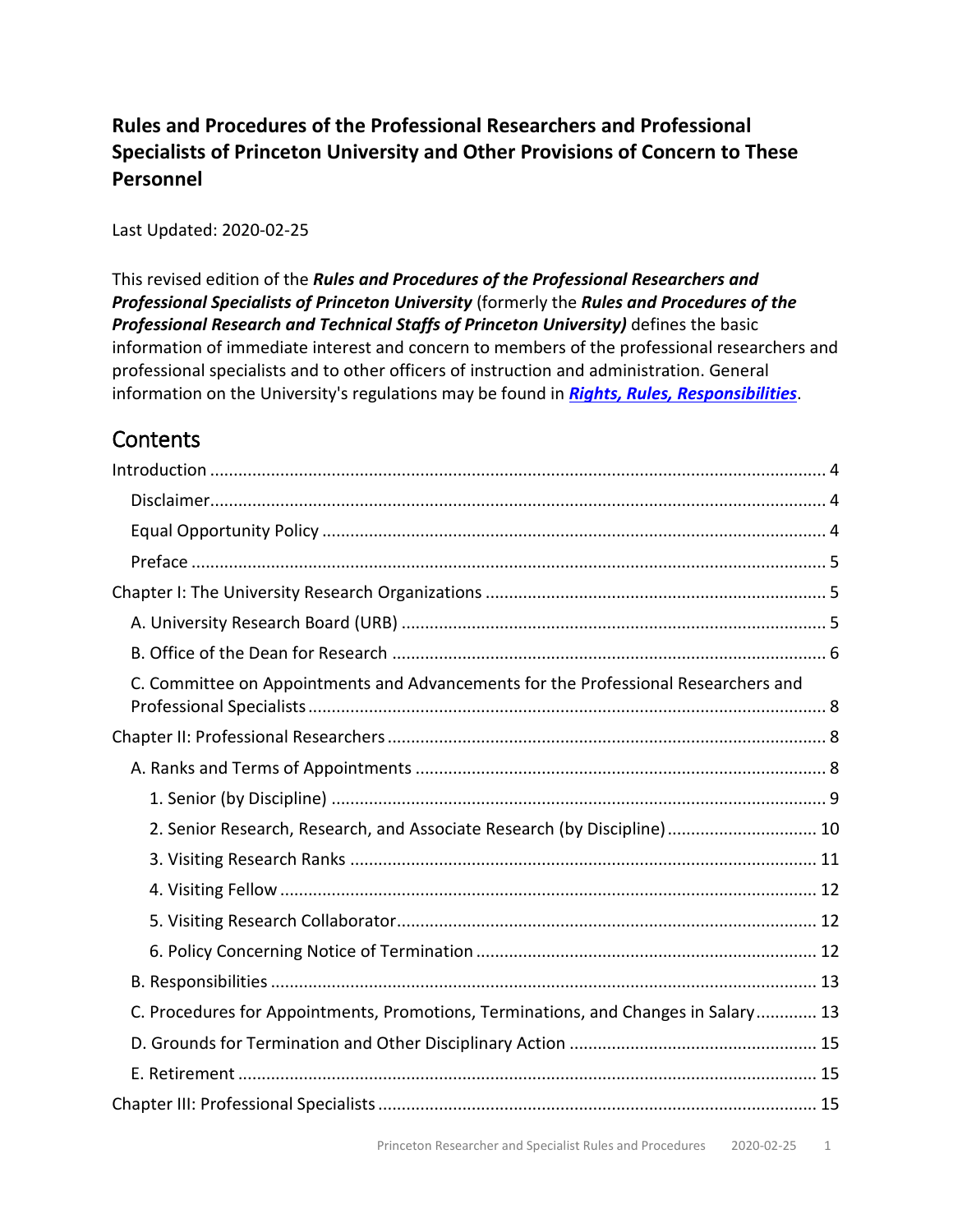| 6. Reviews for Continuation of Appointments, Salary Changes, and Promotions 18           |  |
|------------------------------------------------------------------------------------------|--|
|                                                                                          |  |
| C. Procedures for Appointments, Promotions, Terminations, and Changes in Salary 19       |  |
|                                                                                          |  |
|                                                                                          |  |
|                                                                                          |  |
|                                                                                          |  |
|                                                                                          |  |
|                                                                                          |  |
|                                                                                          |  |
|                                                                                          |  |
| B. Procedures for Appointments, Promotions, Terminations, and Changes in Salary 22       |  |
|                                                                                          |  |
| Chapter V: Graduate and Undergraduate Students, Non-Academic Employees, Consultants, and |  |
|                                                                                          |  |
|                                                                                          |  |
|                                                                                          |  |
|                                                                                          |  |
|                                                                                          |  |
|                                                                                          |  |
|                                                                                          |  |
|                                                                                          |  |
|                                                                                          |  |
|                                                                                          |  |
| 3. Leaves for Research and Scholarship and Detached Service Agreements 27                |  |
|                                                                                          |  |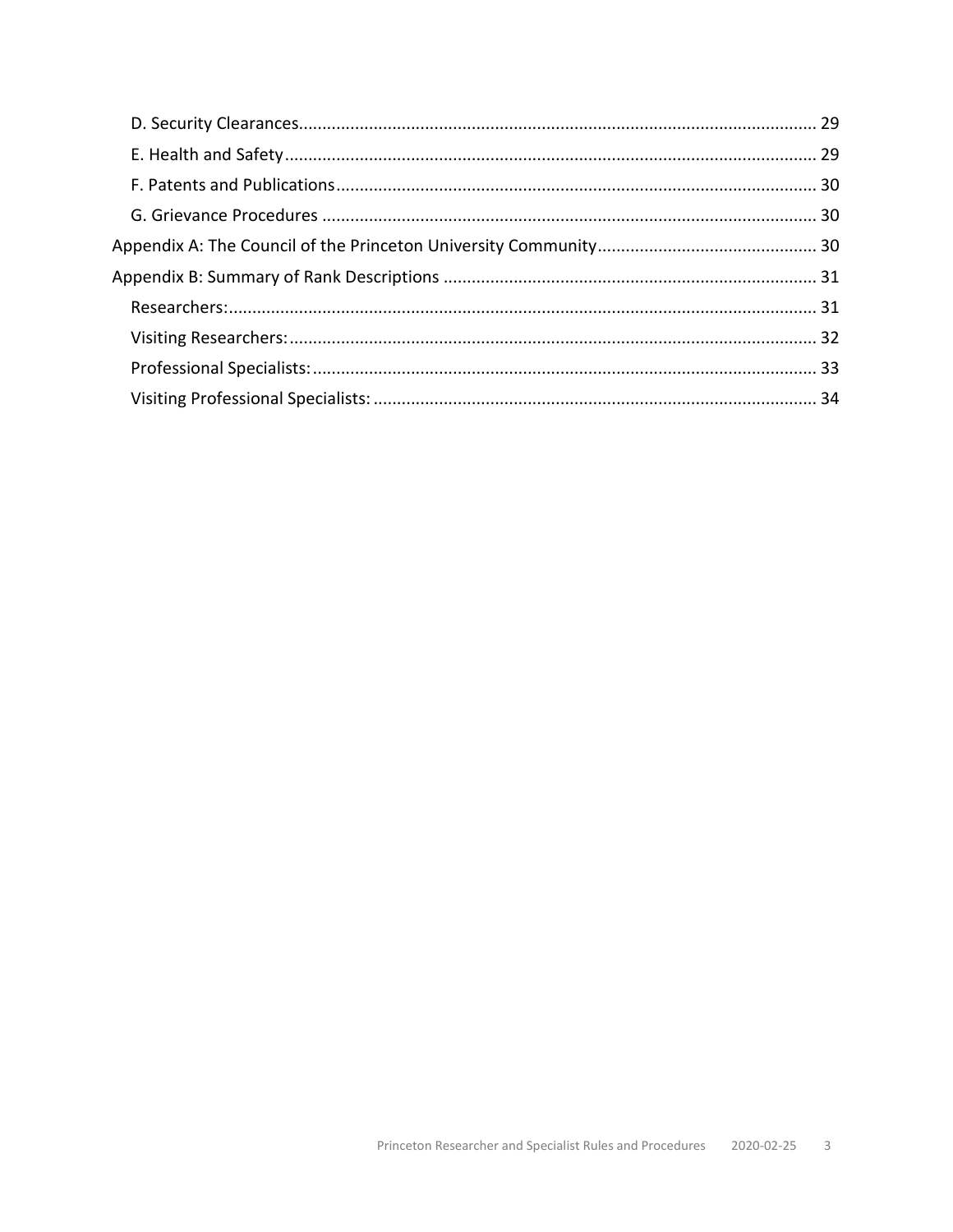## <span id="page-3-0"></span>**Introduction**

#### <span id="page-3-1"></span>*Disclaimer*

Particular rules and procedures set forth in this booklet may be changed, supplemented, or rescinded from time to time by appropriate action of the board of trustees, or the body responsible for a matter in question. Such changes are effective as set forth upon enactment. Copies of the most recent rules and procedures may be obtained from the Office of the Dean of the Faculty. In addition, the most recent edition of the bylaws of the University's trustees may be obtained from the Office of the Vice President and Secretary.

The rules and procedures set forth in this booklet are not intended to address all aspects of employment with the University. The statements set forth in this booklet are not intended as contractual duties or obligations of the University. This booklet is not intended to create any legal rights between the University and its staff nor is it intended to confer any legal benefits to university staff.

### <span id="page-3-2"></span>*Equal Opportunity Policy*

Princeton University subscribes to a policy of equal opportunity. The University believes that commitment to principles of fairness and respect for all helps create a climate that is favorable to the free and open exchange of ideas, and the University seeks to reach out as widely as possible in order to attract the ablest individuals as students, faculty, and staff. For these reasons, decisions concerning admission to University academic and other programs, as well as employment decisions in all University departments and offices, are made on the basis of an individual's qualifications to contribute to meeting Princeton's educational objectives and its institutional needs. In applying this policy, the University is committed to the principle of not discriminating against individuals on the basis of personal beliefs or characteristics such as political views, religion, national or ethnic origin, race, color, sex, sexual orientation, gender identity or expression, age, marital status, veteran status, or disability unrelated to job or program requirements.

In addition to the general policy just defined, Princeton also has specific legal obligations as a recipient of federal financial assistance and as a federal contractor. These obligations include the development and implementation of a plan to undertake appropriate forms of affirmative action to employ women, people of color, people with disabilities, and protected veterans. Princeton's affirmative action plan is available to employees and job applicants upon request for review between 10 a.m. and 3 p.m. at the Office of the Vice Provost for Institutional Equity and Diversity, Princeton University, 205 Nassau Hall, Princeton, NJ 08544 or (609) 258-6110. You must schedule an appointment to view the affirmative action plan.

The University president and provost are responsible for overseeing the implementation of this equal opportunity policy and the affirmative action plan. The vice provost for institutional equity and diversity is responsible for monitoring University practices and procedures to ensure compliance with our policy and federal, state, and local laws and regulations, including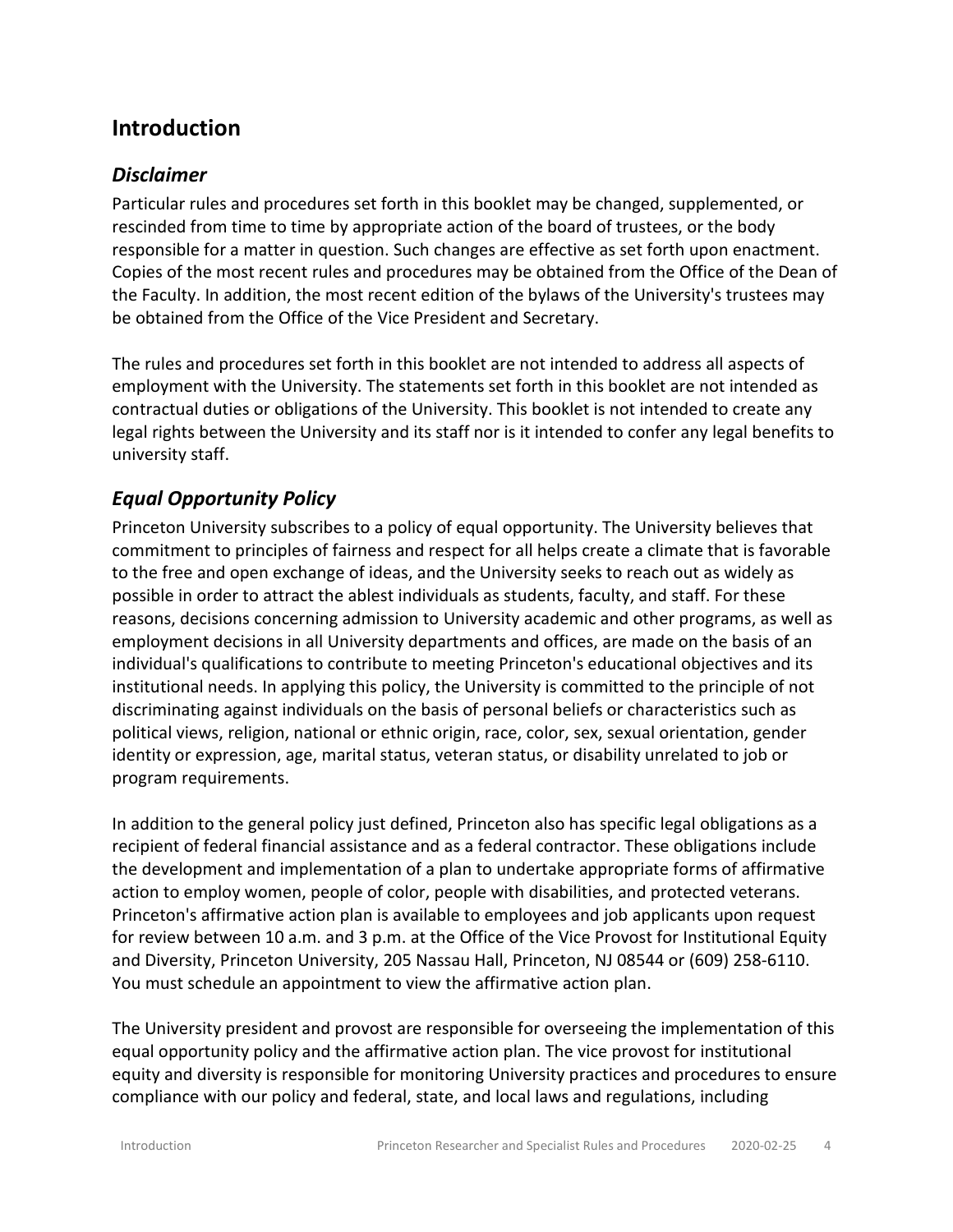Section 504 of the Rehabilitation Act, Title IX of the Education Amendments of 1972 and Title VI of the Civil Rights Act of 1964. Inquiries regarding these matters should be directed to the Office of the Vice Provost for Institutional Equity and Diversity, Princeton University, 205 Nassau Hall, Princeton, NJ 08544 or (609) 258-6110.

### <span id="page-4-0"></span>*Preface*

This revised edition of the *Rules and Procedures of the Professional Research Staff and Professional Technical Staff of Princeton University* defines the basic information of immediate interest and concern to members of the professional research and technical staffs and to other officers of instruction and administration. General information on the University's regulations may be found in *[Rights, Rules, Responsibilities](http://www.princeton.edu/pr/pub/rrr/)*.

The pursuit of new knowledge through research constitutes a central component of Princeton's excellence. The University has long recognized that the successful functioning of an organization as complex as a modern university is dependent upon the close cooperation of its component parts. In the professional area, these parts include the faculty, research staff, technical staff, library staff, and administration. The close association of these groups in a common task is a reflection of the close association of teaching and research in the higher levels of education. With sustained and mutual reinforcement among these essential elements, the vitality of the institution is maintained and the advancement of knowledge and the development of high talent are accelerated.

It is emphasized that the opportunities for advancement in each of the professional research and technical staff categories are primarily related to the capabilities and contribution of the individual staff member. While the magnitude of the research effort is dependent upon the amount of outside financing in many areas of research, the University assumes that the need for fundamental research will continue, and that the University will be called upon to participate in such research for the indefinite future.

This is a "University Confidential" document in the sense that no portion of it is to be published without the permission of the president of the University, or distributed outside of the Princeton University community.

# <span id="page-4-1"></span>**Chapter I: The University Research Organizations**

## <span id="page-4-2"></span>*A. University Research Board (URB)*

The University Research Board (URB) is advisory to the president on all matters concerning research performed at the University. Its primary responsibility is to make policy for the solicitation, acceptance, and administration of research grants and contracts, and to monitor the implementation of such policies. The URB meets on a regular basis during the academic year.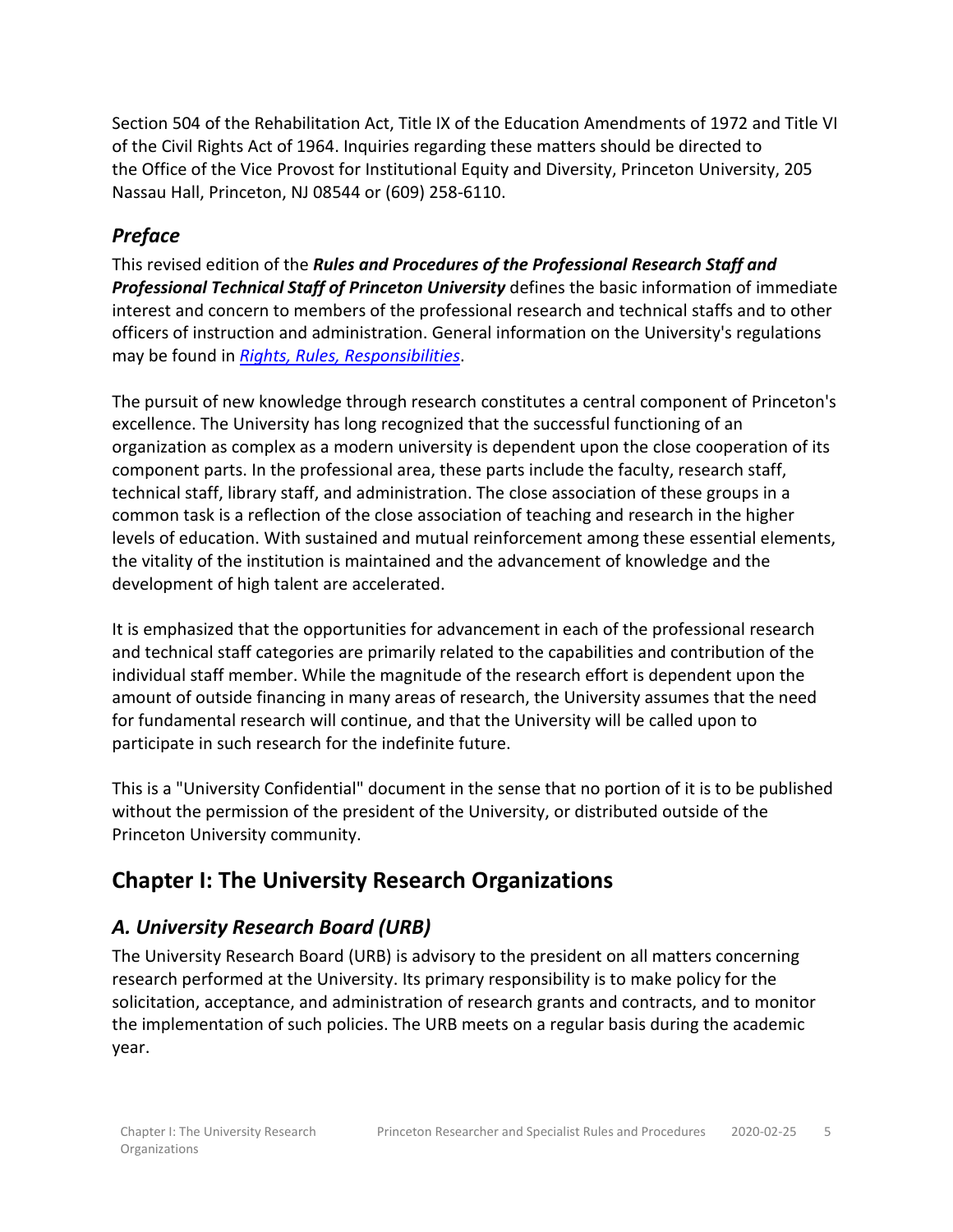The University Research Board consists of six members of the faculty. Two faculty members are elected by the faculty at large by a system of the alternative vote and four faculty members are appointed by the president. Each of the University's four divisions is represented by at least one member. Faculty members normally serve four year terms and are not eligible for immediate re-election or reappointment after serving a full four year term, except in unusual circumstances.

The dean for research serves as chair and the director of the Office of Research and Project Administration serves as administrative officer. An administrator from the Office of the Dean for Research serves as secretary. The treasurer and dean of the Graduate School also sit on the committee. When necessary, the provost, dean of the faculty, vice president for development, general counsel, and director of Environmental Health and Safety meet with the board. Other individuals may sit with the board as needed. The URB advises the dean for research and the president on matters pertaining to research administration and policy.

### <span id="page-5-0"></span>*B. Office of the Dean for Research*

The dean for research oversees the solicitation and administration of external funds through the Office of Research and Project Administration and the Office of Corporate and Foundation Relations. The Office of Research and Project Administration provides central administration services for all sponsored research projects, including proposal reviews and submission, grant and contract negotiations, and sponsored research award management and maintenance. The Office of Corporate and Foundation Relations provides central support for developing and stewarding proposals for research funding and gifts from corporations and private foundations. Four committees of the faculty are organized under the dean for research to perform oversight mandated by the federal government.

#### **Committees Governing Research**

The committees charged with oversight of research projects and their compliance with federal, state, and University regulations report to the dean for research. This reporting structure facilitates the development of an integrated and effective institutional compliance program covering all facets of research. The committees are comprised in compliance with federal regulations and consist of faculty members, staff members with expertise in the particular area of each committee, and, where appropriate, community representatives. Please refer to the Office of the Dean for Research for current committee membership. New members are recruited through the Office of the Dean for Research in consultation with the chair of the relevant committee and are appointed by the dean for research. Committee terms are normally for three years.

In addition to oversight responsibilities in their respective areas, these committees advise the dean for research on relevant policy. The Institutional Animal Care and Use Committee, Biosafety Committee, and Institutional Review Board for Human Subjects are administered through the Office of Research and Project Administration. The Radiation Safety Committee is administered through the Office for Environmental Health and Safety.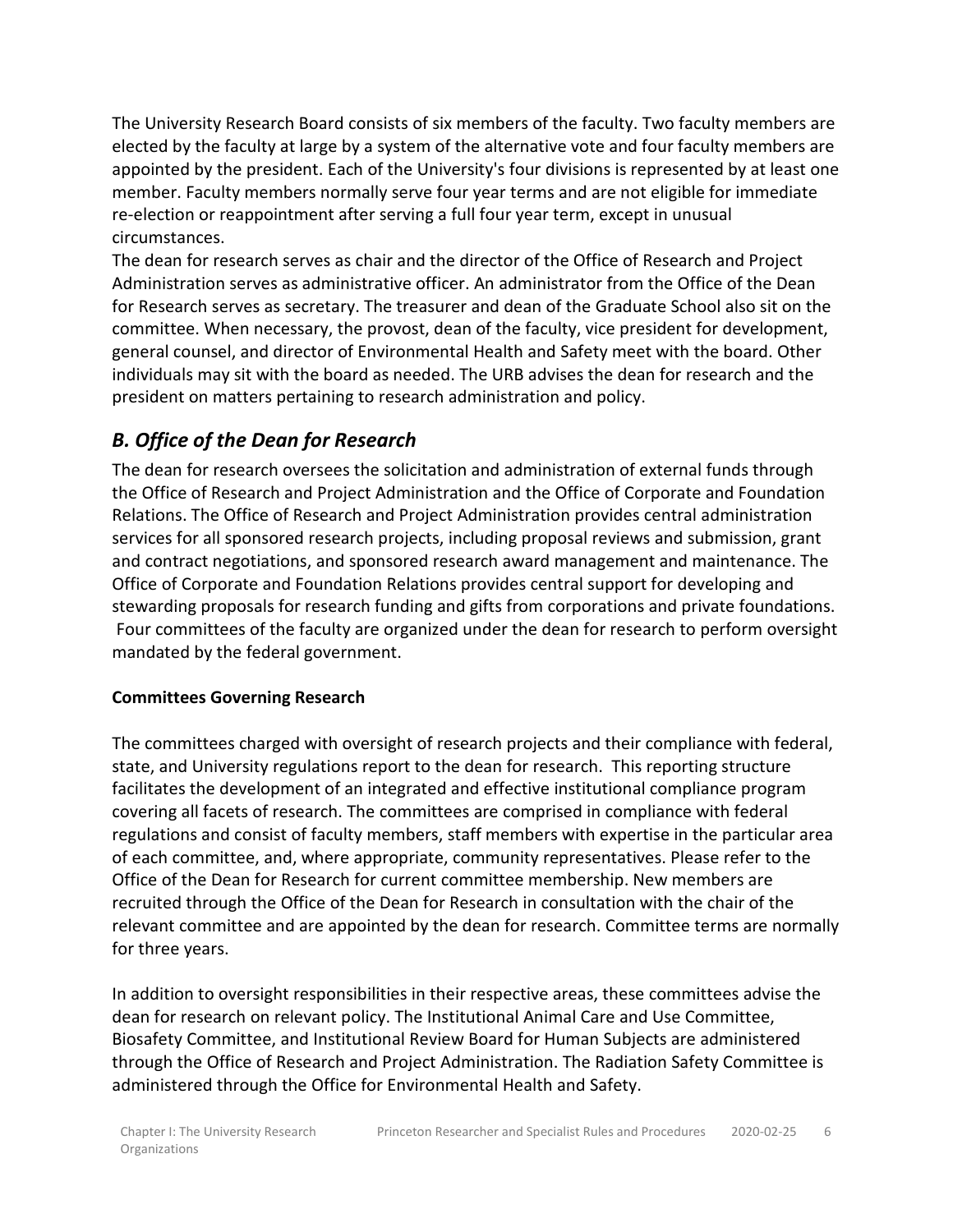#### *Institutional Animal Care and Use Committee*

The Institutional Animal Care and Use Committee is responsible for ensuring appropriate care and use of animals involved in the University's research, educational, and training activities. The committee is also responsible for University compliance with federal policies and procedures governing the care and welfare of animals. The Institutional Animal Care and Use Committee is comprised in a manner that complies with current federal regulations and that provides the breadth of expertise necessary for adequate review of the range of research involving animals at the University. At the discretion of the committee, appropriate individuals, including the University sanitarian, are invited to sit with the committee without a vote.

#### *Biosafety Committee*

The Biosafety Committee is responsible for the review and oversight of a variety of projects that involve biological materials, including recombinant DNA, infectious agents, and biohazardous material. The Biosafety committee is comprised in a manner that complies with current federal regulations. There must be sufficient collective expertise on the committee to conduct an effective review of the full range of projects at the University that involve recombinant DNA, infectious agents, and other biohazardous material. The review should ensure that the project is conducted with appropriate containment levels, practices, facilities, and expertise. The committee should also have expertise in the risk to the environment and to public health. At the discretion of the committee, appropriate individuals, including departmental safety officers and individuals with specific appropriate expertise, are invited to sit with the committee without a vote.

#### *Institutional Review Board for Human Subjects*

By federal mandate, the Institutional Review Board for Human Subjects (the IRB) is responsible for reviewing research projects involving human subjects to ensure that such research activity at the University does not expose any research subject to an unjustifiable risk or unduly invade their privacy. The IRB ensures that each research proposal contains provisions for securing the informed consent of participants, free from undue pressure, prior to the start of research. All members of the University community, including students, must obtain approval from the IRB before initiating any research project involving human subjects. The Board also ensures that the policies and procedures of the University with regard to research involving human subjects comply with federal and other government requirements. The membership of the IRB is composed in a manner that complies with current federal regulations. At the discretion of the board, appropriate individuals, including ad hoc experts or consultants, may be invited to sit with the board without the ability to vote.

#### *Radiation Safety Committee*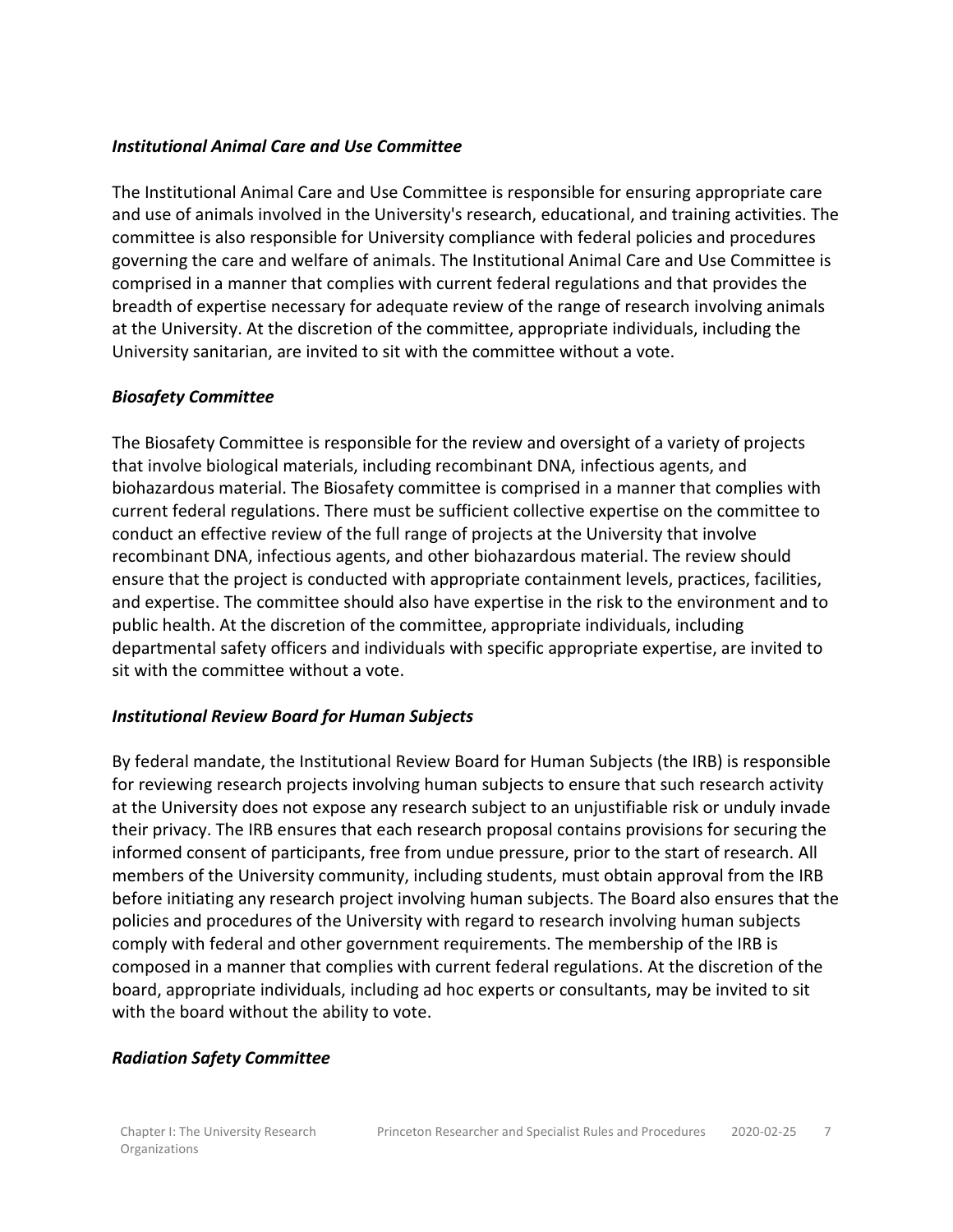The Radiation Safety Committee is responsible for oversight of the University's radiation safety program. It grants authorization to principal investigators and other senior staff members who plan to work with radioactive materials, reviews incidents involving radioactive materials, sets policies for the use of sources of radiation, and gives general supervision for the implementation of those policies. The Radiation Safety Committee is chaired by a senior faculty member and is composed of various faculty members, the director of Environmental Health and Safety, the University's radiation safety officer, and other relevant personnel.

### <span id="page-7-0"></span>*C. Committee on Appointments and Advancements for the Professional Researchers and Professional Specialists*

The Committee on Appointments and Advancements for the Professional Researchers and Professional Specialists (C/7) advises the dean of the faculty on policies relating to the appointments, promotions, salaries, and terminations of professional researchers and professional specialists. In particular, the committee reviews and advises the dean of the faculty on all appointments and promotions to positions carrying continuing appointment and reviews the salaries of individuals with the rank of senior research (by discipline), research (by discipline), and senior professional specialist. Its members are ex officio members of the Professional Researcher and Professional Specialist Grievance Panel to review and advise the dean of the faculty on any grievances concerning appointment, reappointment, promotions, and salary changes.

The committee has six members appointed by the dean of the faculty, selected from among members of the faculty, the professional researchers, the professional specialists, and members of the Princeton Plasma Physics Laboratory scientific staff. The six appointed members serve for staggered three-year terms and there must be at least one member from each of these four groups. The dean for research serves as chair, and an associate dean of the faculty serves (without vote) as secretary.

# <span id="page-7-1"></span>**Chapter II: Professional Researchers**

### <span id="page-7-2"></span>*A. Ranks and Terms of Appointments*

Depending upon their ranks, professional researchers may be appointed with or without *continuing appointment.* In the case of termination or reduction in duty time, they are entitled to notice as specified in the termination policy below.

All professional researcher appointments that do not carry *continuing appointment* are reviewed for continuation during the annual salary review, normally each spring. While initial appointments are normally *without specific end date* (except for senior research (by discipline) who are appointed with *continuing appointment*) they may be made for specified periods of any length up to one year.

In certain instances (generally limited to appointments which are not expected to be renewed), appointments at ranks below senior research (by discipline) may be made for a minimum of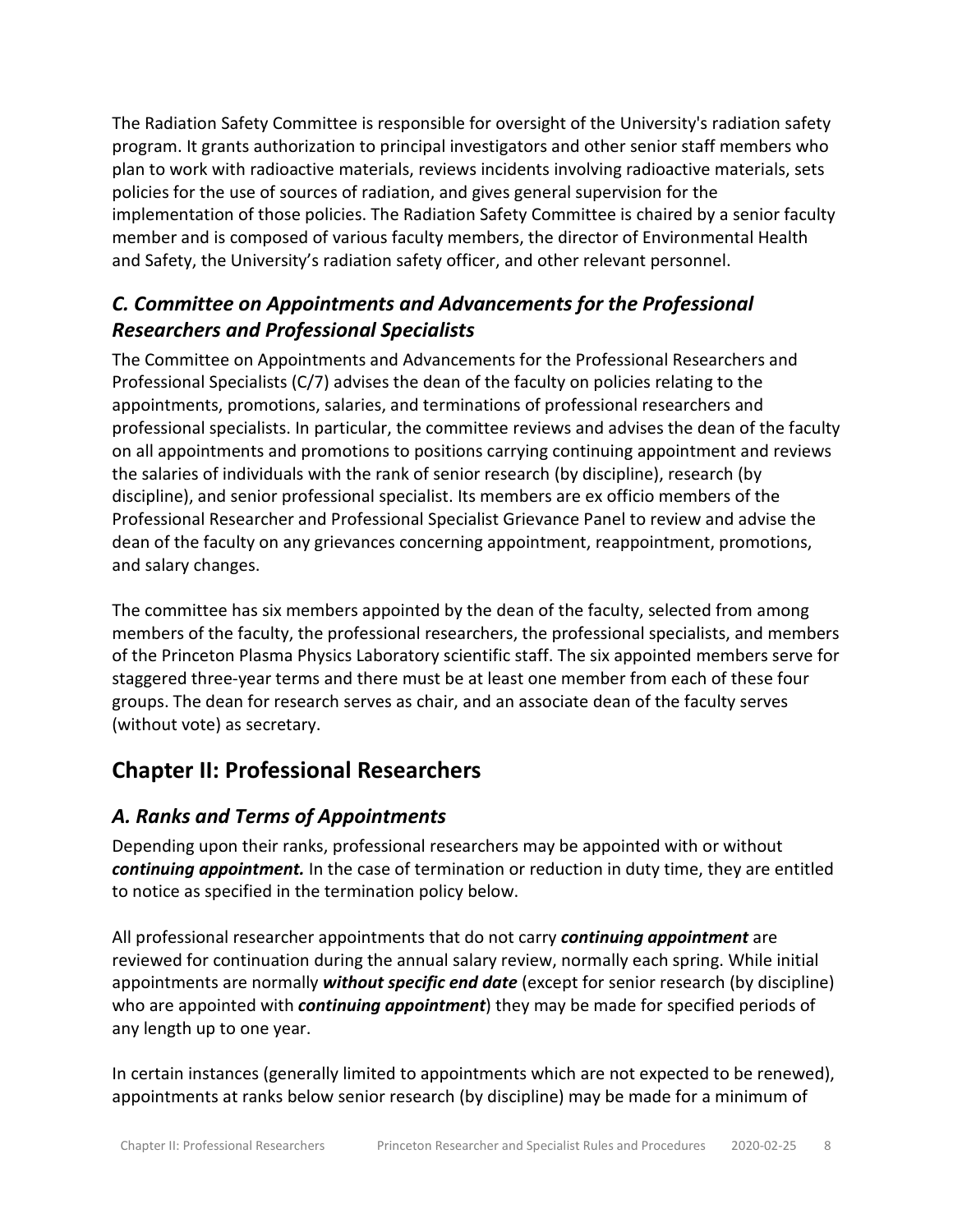one five-month academic term or the two-months summer period, or for terms corresponding with the expected duration of a project rather than for a full year. Professional researchers whose appointments carry *continuing appointment* serve with the understanding of continued employment, with salary adjustments and promotions when appropriate, until retirement so long as (1) they are able to, and do in fact, perform satisfactory work, and (2) research within their departments or programs requiring their professional skills continues to receive external funding, and (3) the projects on which they are employed remain central to the interests of their departments or programs. In the event a professional researcher's appointment must be terminated or his/her duty time reduced, he/she is entitled to a notice period specified in the termination policy below. University funds are not ordinarily available to support professional researchers.

#### <span id="page-8-0"></span>**1. Senior (by Discipline)**

Individuals appointed to senior rank have retired from distinguished scholarly/scientific careers in academia, in research institutions, in public service or in industry. They pursue their own scholarly research either individually or in collaboration with Princeton University faculty members and researchers. Facilities and resources may be provided for them by the sponsoring academic unit.

Emeritus Princeton faculty members may be appointed as Senior (by discipline) if they serve as principal investigators on sponsored research projects and/or maintain active research programs at the University. Other distinguished retirees may be appointed to this rank on the recommendation of a department, center or institute and with the approval of the Committee on Appointments and Advancements for the Professional Researchers and Professional Specialists (C/7).

Senior (by discipline) normally have no specific responsibilities in teaching or research but are encouraged to participate in department, center and/or institute programs and to interact with faculty members, researchers, and students in informal settings. They ordinarily do not receive salaries from the University. However, on those occasions when a Senior (by discipline) is asked to provide a specific service to the University, arrangements must be made in advance, through the Office of the Dean of the Faculty, to compensate him/her appropriately. Such compensation will normally be provided through a research project grant (when the service involves participation in a sponsored research project) or a part-time teaching appointment (see *[Rules & Procedures of the Faculty of Princeton University](https://dof.princeton.edu/node/936))*. Requests for compensation must also be accompanied by the [Senior Scholar Compensation Agreement.](https://dof.princeton.edu/node/8411) Senior (by discipline) are not eligible for stipend payments from the University.

During any semester when he/she is appointed to teach, normally a Senior (by discipline) will temporarily also hold the rank of Lecturer with Rank of Professor (if an emeritus Princeton University faculty member) or Lecturer (otherwise). Emeritus Princeton faculty members who hold the rank of Senior (by discipline) may serve as principal investigators on sponsored research projects. Others at this rank may not do so without the prior approval of the University Research Board.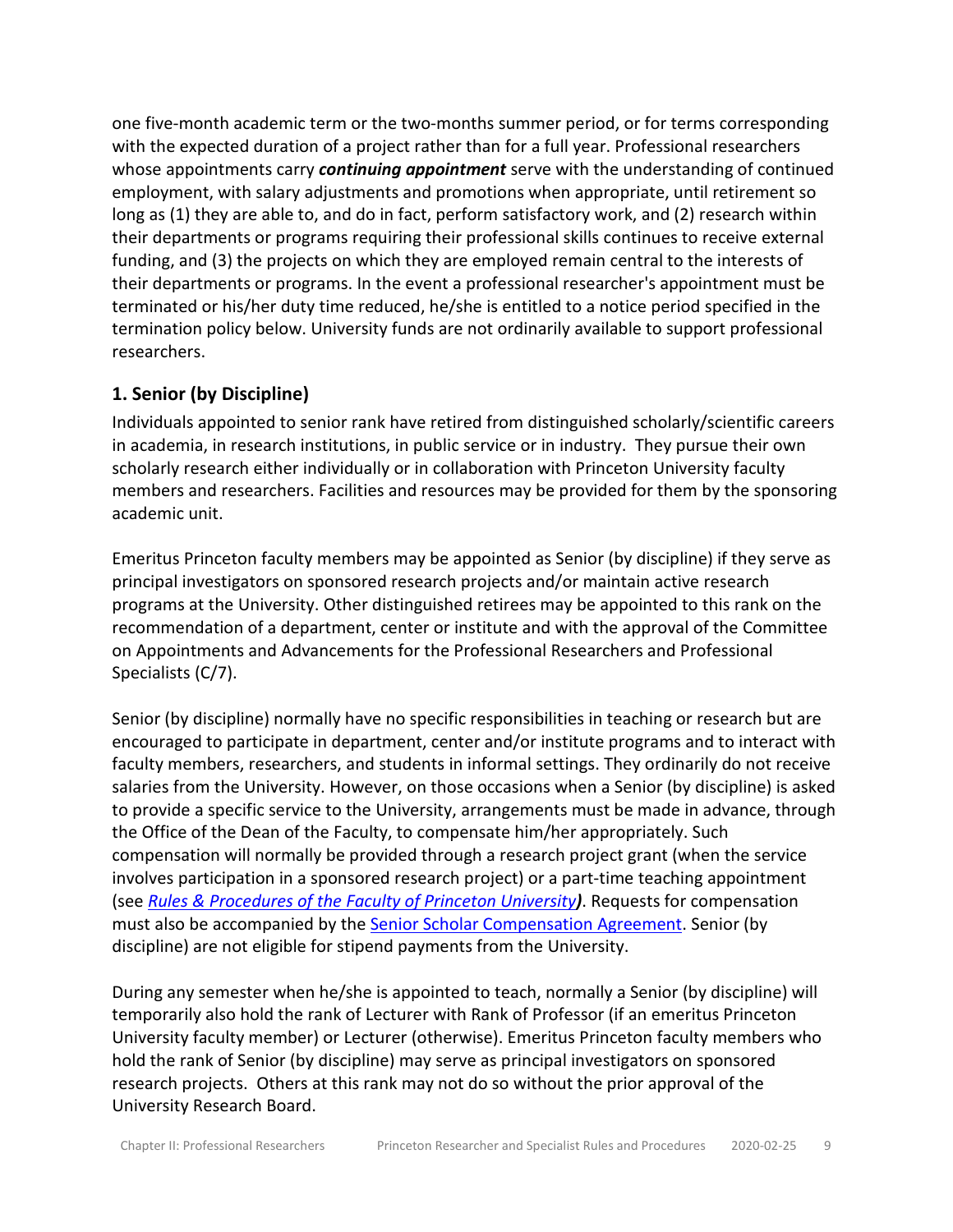The duty time for total compensated service is expected to be nominal and may not exceed 49%, with the exception of our emeritus faculty members who can support themselves on research project grants. Normally, those holding this rank are not eligible for Princeton University employee benefits, with the exception of those emeritus faculty members who can support themselves at 50% or greater duty time. Like other dean of the faculty appointees, those at the rank of Senior (by discipline) may not be compensated by Princeton University as consultants or short-term professionals.

*Term of Appointment:* Appointments/reappointments to the rank of Senior (by discipline) are normally for renewable one year terms. However, these appointments/reappointments may be made for a term of three years on the request of the sponsoring academic unit and with the approval of the C/7.

- The appointments of emeritus Princeton University faculty may be renewed annually by the Dean of the Faculty on the recommendation of the sponsoring department.
- Other appointments may be renewed on evidence of continued scholarly productivity, if recommended by the sponsoring academic unit and approved by the C/7 at the time of the initial appointment and every third year thereafter. Intervening reappointment requests may be approved by the Dean of the Faculty. Requests for renewal that require C/7 approval should be submitted at least three months in advance of the termination date of the existing appointment.

#### <span id="page-9-0"></span>**2. Senior Research, Research, and Associate Research (by Discipline)**

The three professional researcher ranks reflect increasing attainment and distinction in research scholarship, independence of research activities, and ability to guide and direct others in programs of research. A doctoral degree or its equivalent in the appropriate field is required for appointment to these ranks.

#### *a. Senior Research (by discipline)*

Staff members of this rank, whether promoted or appointed from outside the University, ordinarily serve with *continuing appointment*.

#### *b. Research (by discipline)*

Researchers promoted to this rank ordinarily serve with *continuing appointment*. When an initial appointment is made at this rank it may be either with or without *continuing appointment*. If the latter, the appointment shall be reviewed by the department and/or program, and by the C/7 during the third year of appointment to consider continuation of the appointment, salary level, and promotion. A research (by discipline) continued (or promoted) at the review will ordinarily serve with *continuing appointment*.

A Research Scholar who becomes the parent of a child by birth or adoption will automatically be granted a one-year extension before review for promotion by the Dean of the Faculty. The Research Scholar's service may be extended by one year for each child, including twins and other multiple births or adoptions. Notifications of such extensions should be made by the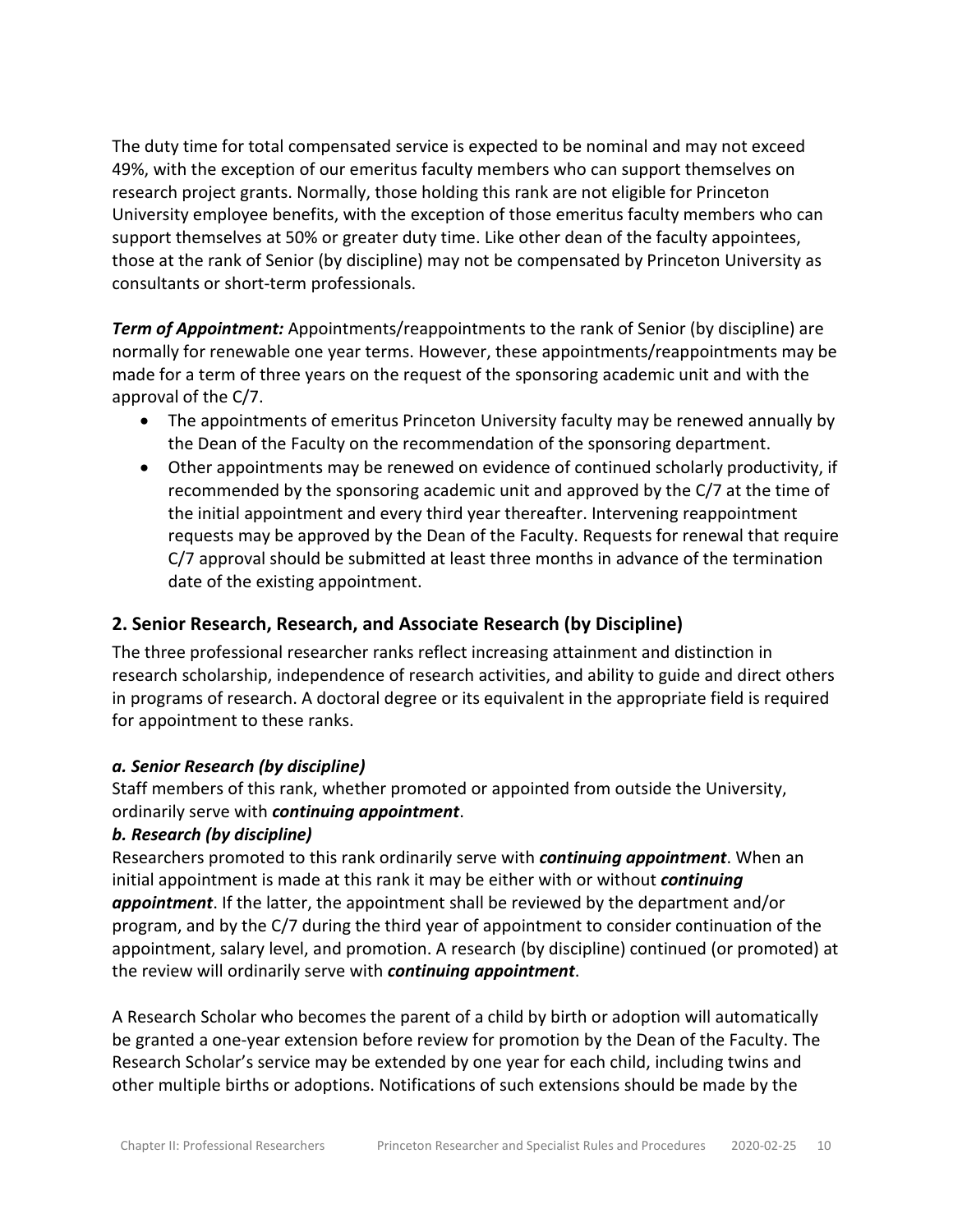Research Scholar's department in writing to the Dean of the Faculty as soon as possible after the childbirth and/or adoption, but in no case later than September fifteenth of the year in which a recommendation on the Research Scholar's promotion must be made.

#### *c. Associate Research Scholar*

Ordinarily, appointees and those promoted from the postdoctoral ranks to the rank of associate research scholar serve *without specific end date*. Initial appointments may be made for specific periods of up to one year. Associate research scholars are reviewed annually to consider continuation and salary level. During the sixth year in the rank (or earlier in exceptional cases) they are reviewed by their departments or programs for promotion to research (by discipline) with the provision of *continuing appointment*. Recommendations for promotion with *continuing appointment* are reviewed by the C/7. Associate research scholars not recommended for promotion at the time of this review may be appointed for a terminal year at the request of the appointing department/center/institute and with the approval of the C/7 and the dean of the faculty.

An Associate Research Scholar who becomes the parent of a child by birth or adoption will automatically be granted a one-year extension before review for promotion by the Dean of the Faculty. The Associate Research Scholar's service may be extended by one year for each child, including twins and other multiple births or adoptions. Notifications of such extensions should be made by the Associate Research Scholar's department in writing to the Dean of the Faculty as soon as possible after the childbirth and/or adoption, but in no case later than September fifteenth of the year in which a recommendation on the Associate Research Scholar promotion must be made.

#### <span id="page-10-0"></span>**3. Visiting Research Ranks**

# **Visiting Research (by discipline)**

#### **Visiting Postdoctoral Research Associate**

Scholars who hold faculty or professional research positions at other institutions and who will be associated with a research project at the University, normally with salary, for a limited period of time may be appointed to a visiting rank as determined by the office of the Dean of the Faculty.

*Term of Appointment* - Appointments to these visiting ranks, either with or without salary, are made for periods of up to one year. Such visitors may be reappointed for succeeding periods so long as the total term of appointment does not exceed three calendar years. All visitors must provide confirmation of employment and salary which meets the Office of the Dean of the Faculty's minimum requirement. If a visitor's home institution salary is below the minimum requirement, the hosting academic unit must supplement up to the minimum.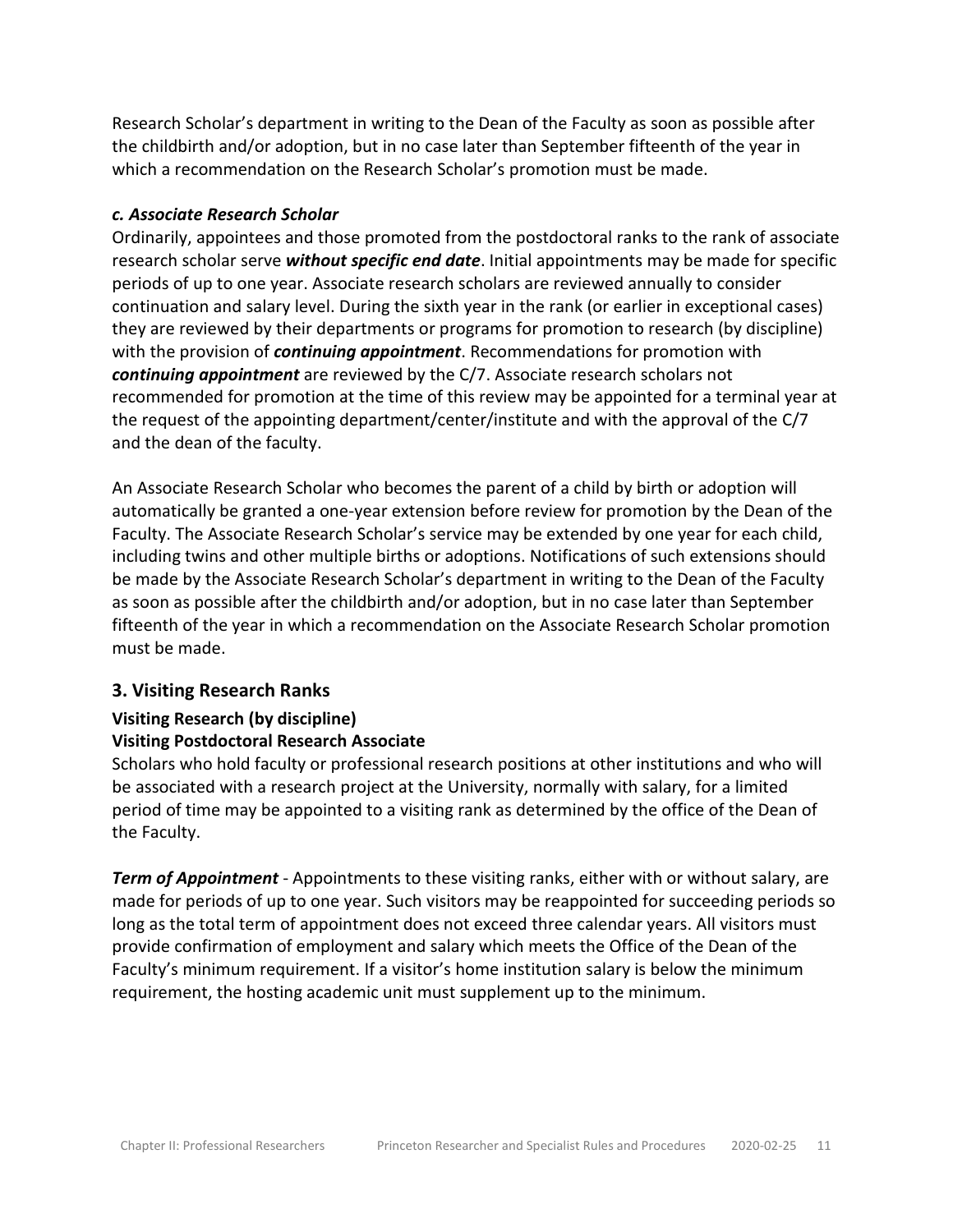#### <span id="page-11-0"></span>**4. Visiting Fellow**

The University will extend its hospitality to visiting scholars who wish to spend a limited time at Princeton for the purpose of study, scholarship, and research. Depending on their stature, credentials, and reasons for visiting, they will be appointed as visiting fellows.

#### *Visiting Fellow*

The title of visiting fellow is appropriate for faculty members visiting from other academic institutions and for established, independent scholars. They are considered professional colleagues of the Princeton faculty. Facilities and resources may be provided for them by the sponsoring department. Visiting fellows have no specific responsibilities in either teaching or research and normally do not receive stipends or salaries from the University.

*Term of Appointment* - Appointments of visiting fellows are normally for one semester or for one full academic year. Departments whose intellectual activities continue on campus through the summer may wish to appoint visiting fellows for a full calendar year. In some cases, appointments may be renewed for a second year, but only when the case is made that such a renewal is in the best interests of the fellow and of the University. Reappointment beyond two full years is not ordinarily granted.

#### <span id="page-11-1"></span>**5. Visiting Research Collaborator**

When activity on a specific research enterprise requires frequent short-term visits to the campus by an outside scholar or researcher who is contributing to research on campus, the department may request an appointment to the rank of visiting research collaborator. This courtesy appointment is for individuals from other institutions who are directly associated with the research or scholarship of a center, consortium, or an individual research project and which is expected to result in joint publications or research proposals with University faculty members or researchers, when the anticipated stays on campus would normally be for less than one month on each occasion and when no remuneration is provided. Visiting research collaborators are not benefits-eligible but will have access to University facilities. Regular visitors whose activities are not expected to result in joint publications or research proposals may be considered for Departmental Guest status through the TigerCard Office.

*Term of Appointment* - Appointments at this rank are made for a period of one academic year or less, but are renewable by formal reappointment if the collaboration continues. Visiting Research Collaborators must provide confirmation of employment and salary which meets the Office of the Dean of the Faculty's minimum requirement.

#### <span id="page-11-2"></span>**6. Policy Concerning Notice of Termination**

Except in the event of dismissal for cause, researchers whose appointments include a specific end date will, unless reappointed, terminate at the specified date without further notice or severance pay.

For those whose appointments do not include a specific end date, the University's policy is to provide notice and not severance pay for terminated employees. In the unusual instances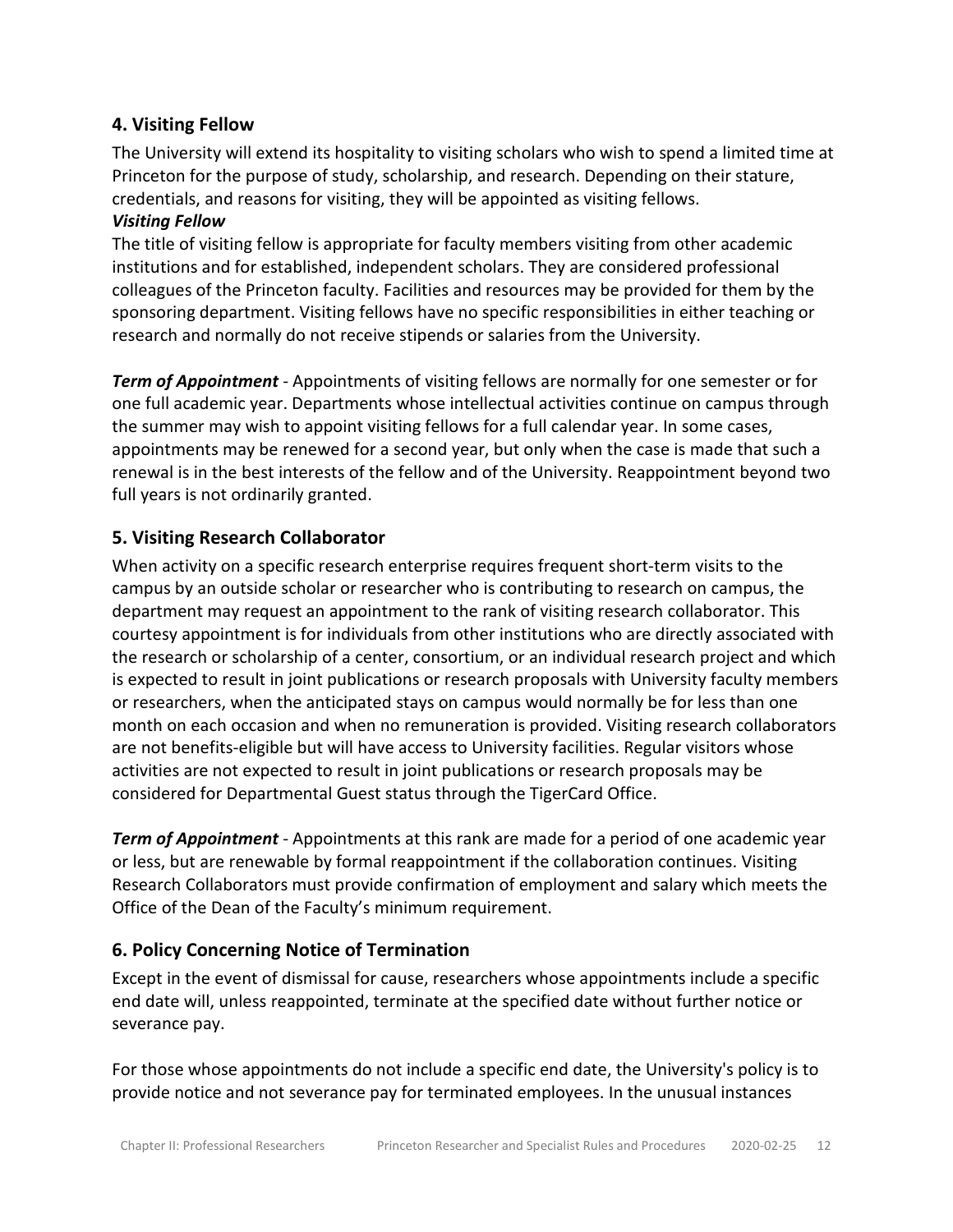where it is not possible to provide the required notice, pay equal to the number of months of required notice less the number of months of actual notice times the monthly salary rate will be provided in lieu of notice. Time spent on temporary disability (or such benefits received) may count towards satisfaction of this obligation.

| Rank                            | <b>Years of University Service</b>                                                                  | <b>Notice Period</b>                                                                |
|---------------------------------|-----------------------------------------------------------------------------------------------------|-------------------------------------------------------------------------------------|
| Senior Research (by discipline) | n/a                                                                                                 | One year                                                                            |
| Research (by discipline)        | n/a                                                                                                 | Six months                                                                          |
| Associate Research Scholar      | Less than one:<br>One or two:<br>Three or four:<br>Five or six:<br>Seven or eight:<br>Nine or more: | One month<br>Two months<br>Three months<br>Four months<br>Five months<br>Six months |

The duration of notices by rank is as follows:

The same notice period will apply for reductions in duty time or other changes that substantially affect the conditions of employment. Researchers dismissed for cause are entitled to neither notice nor severance pay.

### <span id="page-12-0"></span>*B. Responsibilities*

(1) Professional researchers are primarily involved in adding to knowledge by participation in one or more of the research programs of the University.

(2) Although the majority of professional researchers are engaged in basic research programs conceived and directed by members of the faculty, they have the opportunity to lead research programs that are of interest to the University community as described by the University Research Board (see [here\)](http://research.princeton.edu/urb/).

(3) Professional researchers may also from time to time be invited to teach in one of the academic departments of the University and take on the additional title of lecturer under conditions described in [Section C.](https://dof.princeton.edu/node/8646)

### <span id="page-12-1"></span>*C. Procedures for Appointments, Promotions, Terminations, and Changes in Salary*

All appointments, promotions, terminations, and changes in salary for professional researchers will be recommended by the chair of the departments (or directors of designated programs) concerned in accordance with procedures approved by the dean of the faculty. Such recommendations are submitted to the dean of the faculty for approval. Recommendations relating to the ranks of senior research (by discipline) and research (by discipline) will be submitted by the dean of the faculty to the C/7 for advice.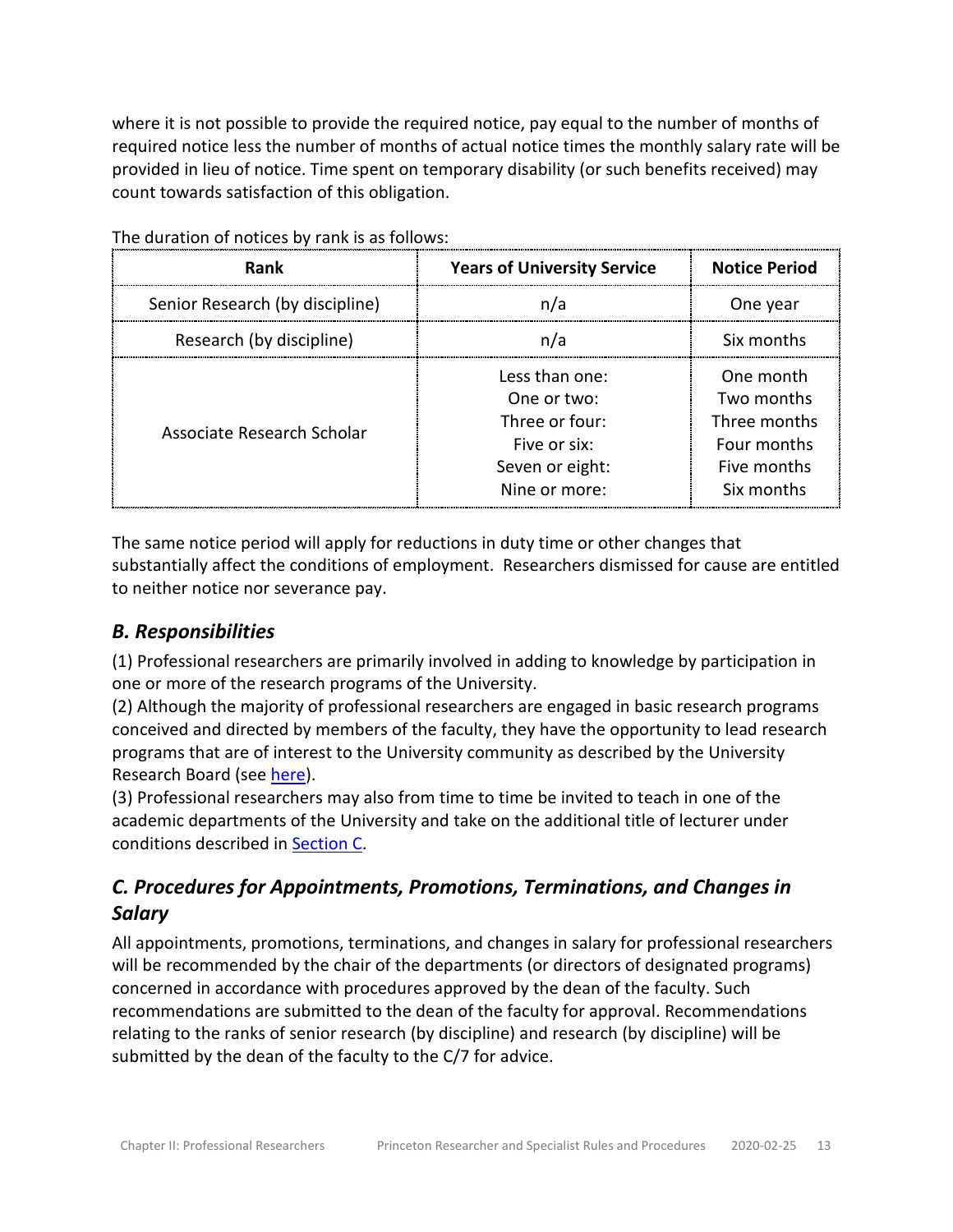Except in rare and unusual circumstances, all recommendations for promotions and changes in salary are submitted during the spring as part of the annual review of rank and salary levels for all professional researchers. Topics of review include responsibilities, performance, and research contributions. The fair and frank assessment by an appropriate supervisor should be formulated and transmitted to each researcher. The method by which this communication takes place may vary with supervisors and departments. Each researcher is entitled to an appraisal statement that reflects what is submitted to the dean of the faculty as part of the annual salary review. The review provides a natural occasion for considering continuation of appointment for researchers serving without *continuing appointment* and to ensure that salary levels and ranks are appropriate. Associate research scholars who are entering the final years of eligibility for this rank should be given a realistic assessment of the probability of promotion to the rank of research (by discipline) with *continuing appointment.*

Appointment or promotion to the research (by discipline) and senior research (by discipline) ranks is based primarily on excellence in original and creative research as demonstrated by the individual's publications, by letters of recommendation from authorities in his/her area of competence outside the University, and by the vote of the tenured faculty members of the department according to procedures approved by the dean of the faculty. Appointment or advancement (from the postdoctoral ranks) to the rank of associate research scholar is similarly based primarily on demonstrated research skills as demonstrated and on the recommendation of the department head or center/institute director.

Skill in the administration/coordination of research programs or in the design, maintenance, and operation of instrumentation and equipment does not constitute a basis for appointment to any researcher rank. The predominance of such skills is more appropriately recognized by appointment or advancement (from the postdoctoral ranks) to a professional specialist rank. Although recognized as important to the successful operation of a department, center, or institute, demonstrated ability in teaching, whether in a laboratory or classroom, does not constitute a basis for appointment or promotion to any researcher rank. Competence in teaching is more appropriately recognized by appointment to the teaching faculty. Members of the researcher ranks are also occasionally invited to teach in one of the academic departments of the University.

In accordance with the University's commitment to equal opportunity and affirmative action, all initial appointment recommendations must be accompanied by documentary evidence that a thorough search has been made to locate the most qualified applicant for the position. Departments, projects, and programs are also urged to review their promotion decisions in the light of the University's commitment to equal opportunity/affirmative action principles.

Researchers who combine teaching with their research duties are given the additional title of Lecturer during the semester when they are assigned to teach and upon recommendation of the department chair and approval of the dean of the faculty.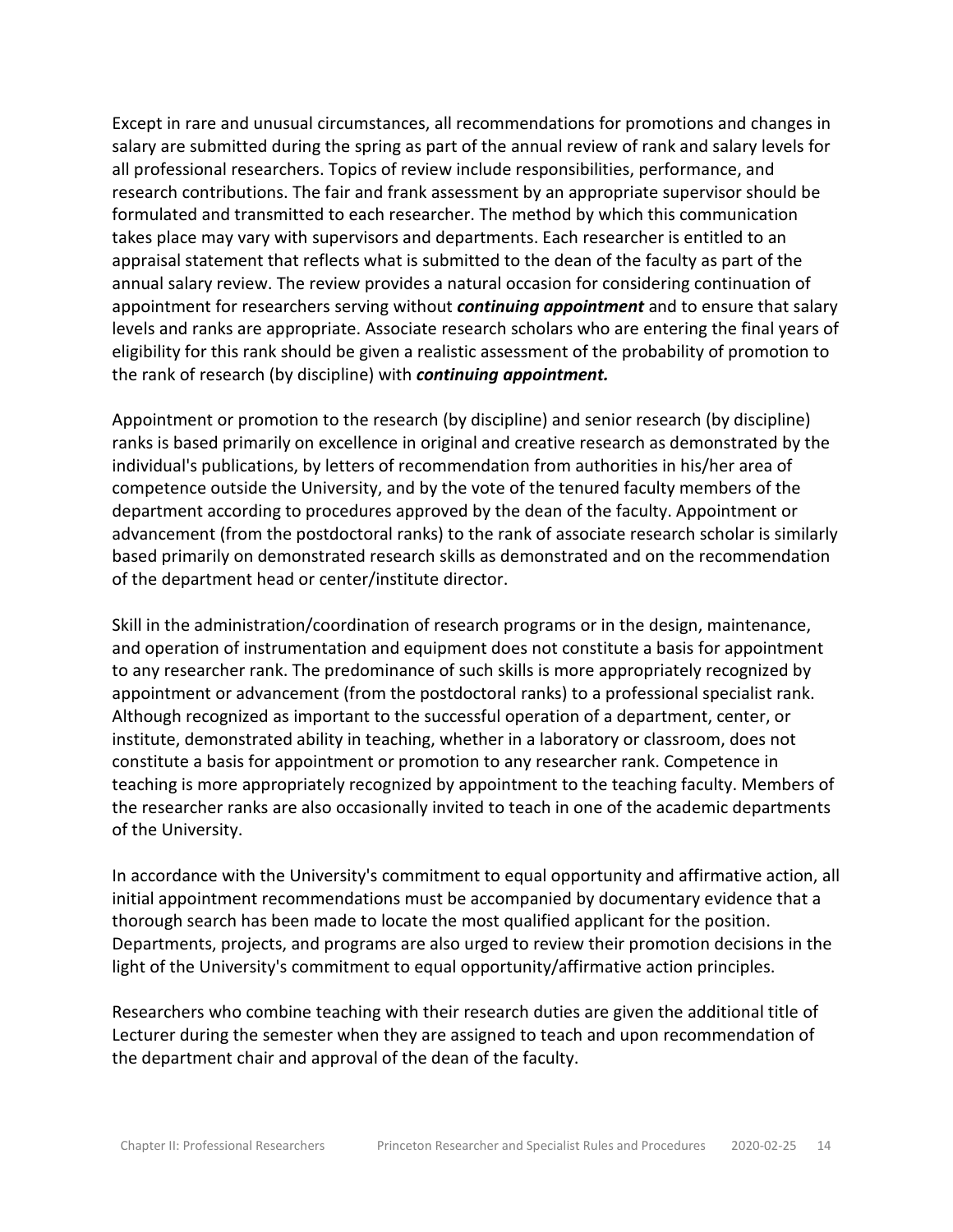### <span id="page-14-0"></span>*D. Grounds for Termination and Other Disciplinary Action*

Any professional researcher may be terminated prior to expiration of his/her term of appointment or subjected to other disciplinary action for cause, which consists of (a) continuing unsatisfactory performance after due notice; or (b) conduct which is shown to violate the University rules and procedures applicable to researchers, or substantially to impair the individual's performance of his/her responsibilities as a researcher.

### <span id="page-14-1"></span>*E. Retirement*

Retirement from the University is a voluntary termination. A researcher who wishes to discuss retirement should consult with his/her supervisor, the chair of the department or director of the center/institute, the Office of the Dean of the Faculty, and the Office of Human Resources.

# <span id="page-14-2"></span>**Chapter III: Professional Specialists**

### <span id="page-14-3"></span>*A. Ranks and Terms of Appointments*

### <span id="page-14-4"></span>**1. Senior Professional Specialist**

Appointment to the rank of senior professional specialist is reserved for individuals who have made outstanding achievements in their fields of expertise and/or who have been assigned major administrative responsibilities for technical efforts of their departments or programs. While they may be productive scholars, other responsibilities of their positions do not allow them to devote the majority of their time to independent scholarship. An advanced or professional degree in the designated specialty is normally required.

- Senior professional specialists who serve at this level because of their technical achievements have broad and intensive professional abilities that have made them innovators in their fields. They often share in the formulation of problems on which they work, and they usually determine the procedures used to reach solutions. They deal with novel and unusual problems whose solutions require the development of new techniques and procedures. Their advice may be sought by other members of the University community. They are given determinant responsibility for the technical progress of projects which cannot be completed without their contributions.
- Senior professional specialists who serve at this rank because of managerial responsibilities are required to motivate and manage groups of professional and nonprofessional personnel. Under their supervisors (normally department chairs or program directors), they are given determinant responsibility for projects of small or medium size, or they share responsibility for the management of large projects.

*Term of Appointment* - Individuals promoted or appointed to the rank of senior professional specialist normally serve with *continuing appointment* that is, with the understanding of continued employment, with salary adjustments when appropriate, until retirement so long as (1) they are able to, and do in fact, perform satisfactory work, and (2) research within their departments or programs requiring their professional skills continues to receive external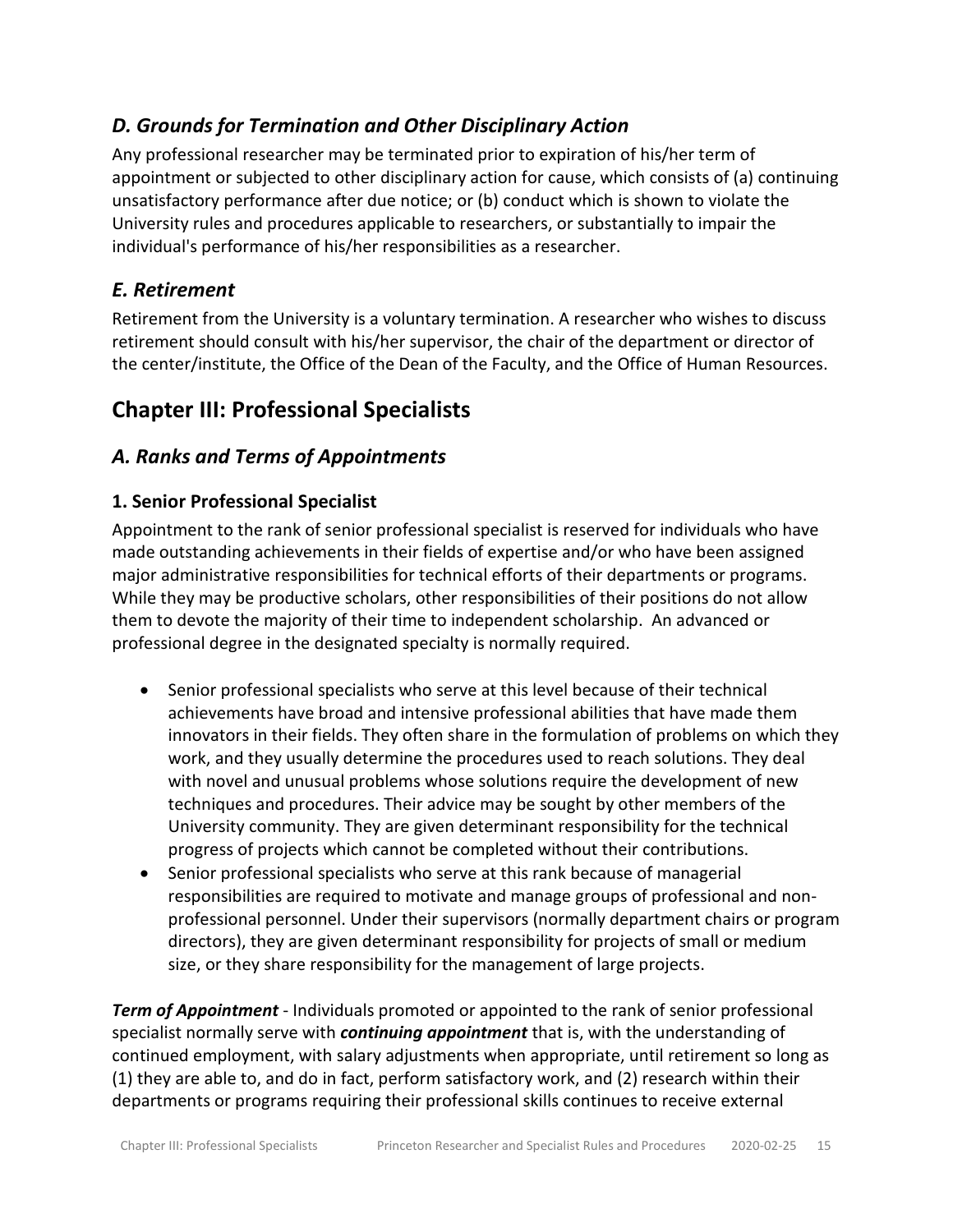funding, and (3) the projects on which they are employed remain central to the interests of their departments or programs. Recommendations relating to the rank of senior professional specialist will be submitted by the dean of the faculty to the Committee on Appointments and Advancements for the Professional Researchers and Professional Specialists for advice. At the time of appointment or promotion to this rank, the sponsoring department or program may request that the senior professional specialist be granted permission to serve as principal investigator for grants and contracts without specific approval of the [University Research](https://www.princeton.edu/research/urb/)  [Board.](https://www.princeton.edu/research/urb/)

#### <span id="page-15-0"></span>**2. Professional Specialist**

Individuals are appointed to the rank of professional specialist because they have exceptional competence in their fields and/or have important managerial responsibilities. Normally they receive directions from their supervisors only about the results they are expected to achieve, and their efforts are essential to the progress of projects on which they work. In some cases, they may devote part of their time to independent scholarship. An advanced or professional degree in the designated specialty is normally required.

- Those who reach this rank because of their technical expertise have advanced professional knowledge and skills. They are expected to solve problems that require the extension of conventional theories or practices or the development of new techniques. They are normally given determinant responsibility for technical aspects of projects or parts of projects and consult with their supervisors only about unusual developments or problems in the progress of those projects.
- Those serving at the rank of professional specialist because of managerial responsibilities have mastered the knowledge and skills of their disciplines and, in addition, have the managerial skills necessary to motivate others and manage the schedule for a group of professional and support personnel. They may also share the responsibility for fiscal management of projects.

*Term of Appointment* - A professional specialist normally serves at the pleasure of the University. Initial appointments may be made for specific periods of up to one year after which the reappointment will be *without specific end date*. There is no limit to the amount of time an individual may serve in this rank.

#### <span id="page-15-1"></span>**3. Associate Professional Specialist**

Individuals appointed at the rank of associate professional specialist normally have an advanced or professional degree in the designated specialty. In fulfilling the responsibilities given to them by their supervisors, they manage their own time, integrate their efforts with the efforts of others and normally receive only general directions about the results they are expected to achieve. Their work requires the substantial adaptation of conventional methods and procedures to obtain solutions of problems which are diverse, but have precedents. Their supervisors may give them technical guidance on unusual or complex problems. They may lead small groups of research and/or technical specialists or support personnel and/or have primary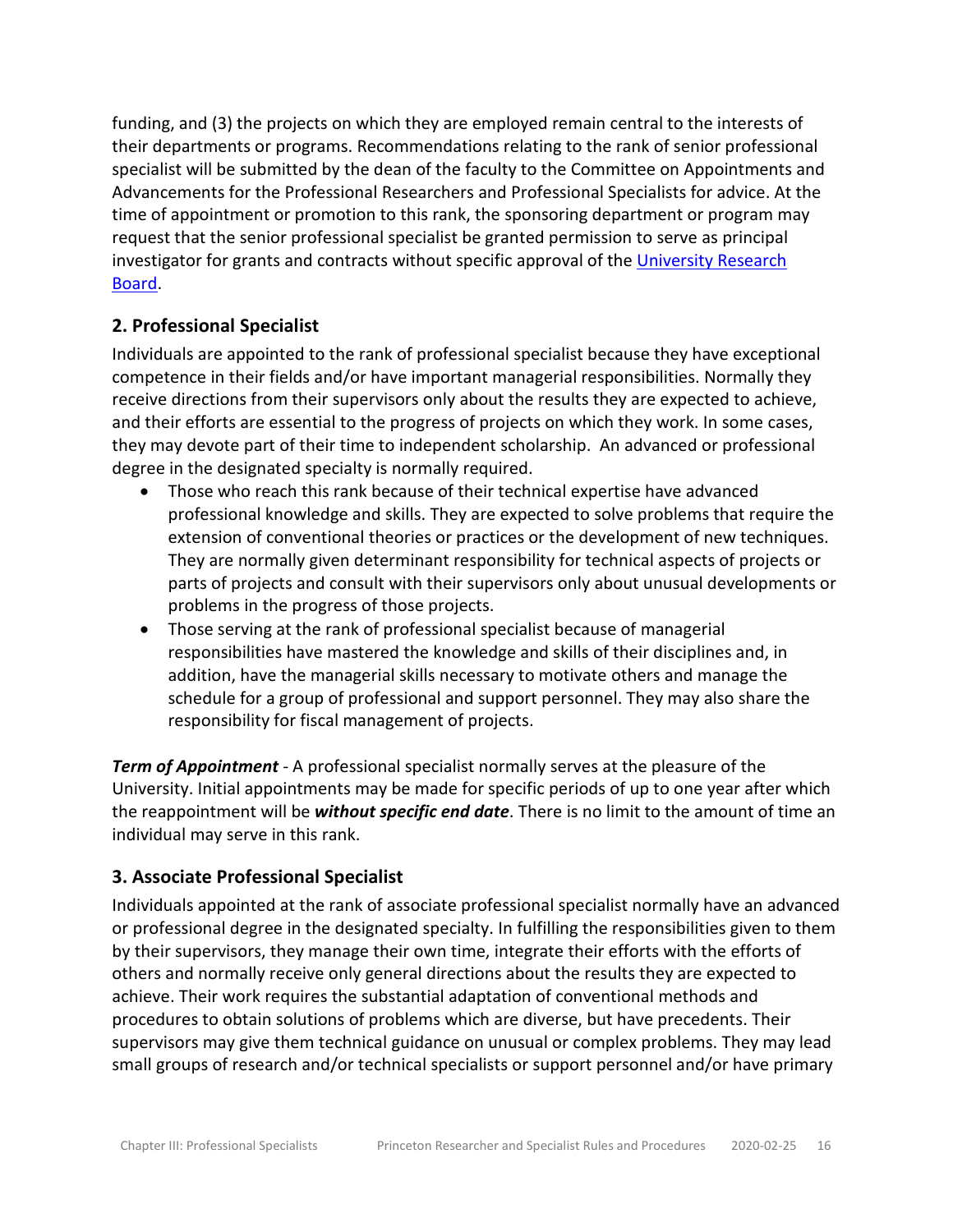responsibility for the maintenance and operation of major pieces of equipment. Their work is central to the ability of departments or programs to meet deadlines or complete projects.

*Term of Appointment* - An associate professional specialist normally serves *without specific end date*. Initial appointments may be made for specific periods of up to one year after which reappointment will be *without specific end date*. There is no limit to the amount of time an individual may serve in this rank.

### <span id="page-16-0"></span>**4. Visiting Professional Specialist**

Individuals who hold positions at other institutions, in industry or in independent professional fields of endeavor and who visit the University to work for limited periods, either with or without salary, in positions appropriate for professional specialists are appointed to the visiting professional specialist rank equivalent to the regular rank for which they would normally be qualified.

*Term of Appointment* - Appointments of visiting professional specialists are made for specific periods of any length, not to exceed one year. Reappointments may be made for periods of up to one year, so long as the total term of appointment does not exceed three years for any individual.

### <span id="page-16-1"></span>**5. Policy Concerning Notice of Termination**

The University's policy is to provide notice and not severance pay for terminated employees. In the unusual instances where it is not possible to provide the required notice, pay in lieu of notice will be provided at the individual's base salary rate for the amount of time by which the actual notice period falls short of the required notice period. Time spent on temporary disability (or such benefits received) may count towards satisfaction of this obligation. Except in the event of dismissal for cause, individuals in the professional specialist ranks whose appointments include a specific termination date will, unless reappointed, terminate at the specified date without further notice or severance pay. In the event that an individual on an appointment with a specific term is not to be continued after the termination date of his/her appointment, an effort will be made to notify him/her at the earliest possible date.

Except in the event of dismissal for cause, a professional specialist whose appointment does not include a specific termination date will be entitled to notice of termination of appointment of at least the following duration:

| Rank                                  | <b>Years of University Service</b>              | <b>Notice Period</b>                    |
|---------------------------------------|-------------------------------------------------|-----------------------------------------|
| <b>Senior Professional Specialist</b> | n/a                                             | Six months                              |
| <b>Professional Specialist</b>        | n/a                                             | Six months                              |
| Associate Professional Specialist     | Less than one:<br>One or two:<br>Three or four: | One month<br>Two months<br>Three months |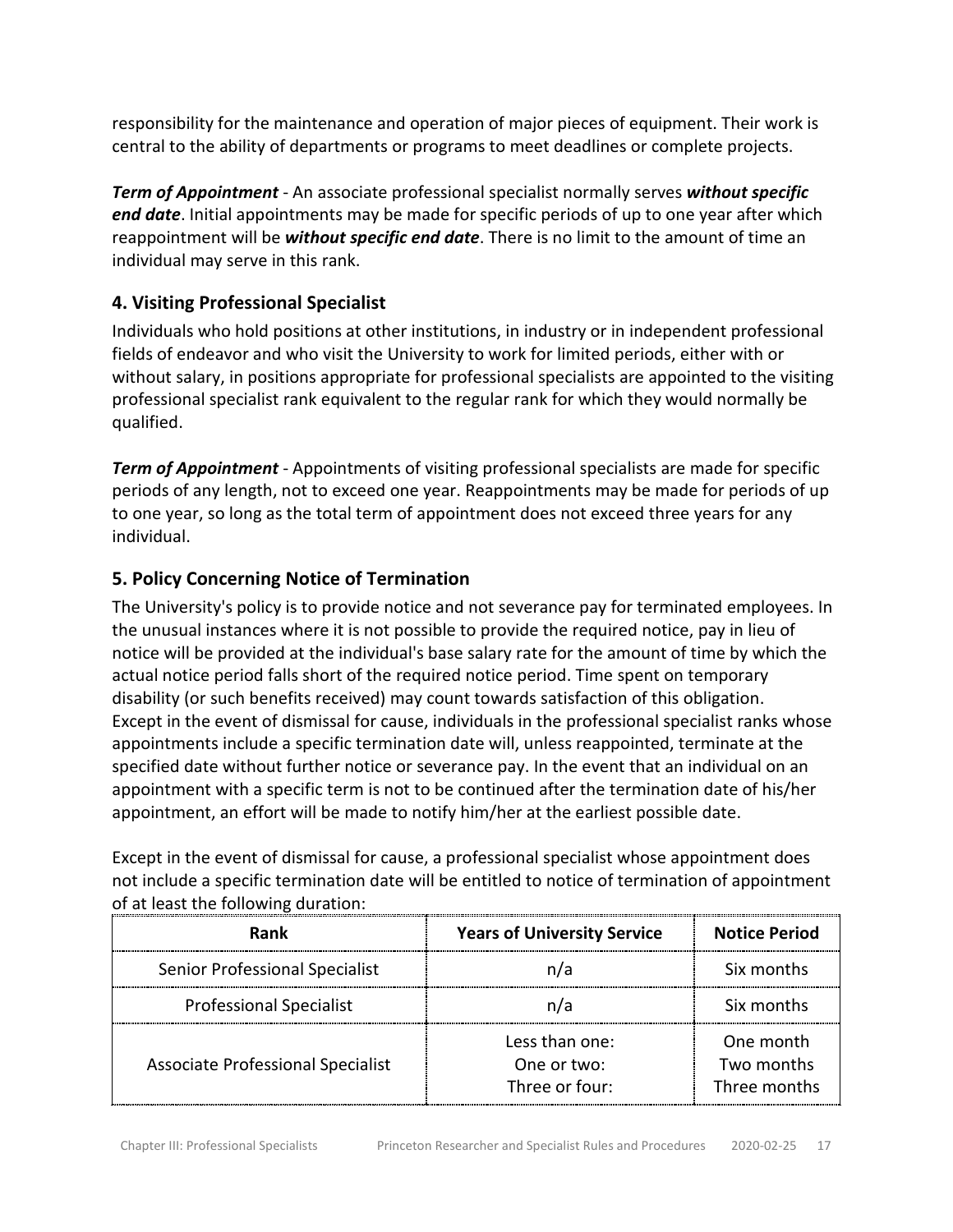| Five or six:    | Four months |
|-----------------|-------------|
| Seven or eight: | Five months |
| Nine or more    | Six months  |

The same notice period will apply for reductions in duty time or other changes that substantially affect the conditions of employment. Individuals dismissed for cause are entitled to neither notice nor severance pay.

### <span id="page-17-0"></span>**6. Reviews for Continuation of Appointments, Salary Changes, and Promotions**

The ranks and salary levels of individuals in the professional specialist ranks are meant to recognize their professional standing in their disciplines, their technical knowledge and skills, their creativity and productivity, and their technical and supervisory responsibilities. The performance and responsibilities of each professional specialist are reviewed at least annually, normally during the "merit review" each spring.

The purposes of this review are to consider continuation of appointment for professional specialists serving without the provision of continuing appointment, to ensure that salary levels and ranks of professional specialists are appropriate, and also to give a fair and frank assessment of his/her performance as judged by his/her supervisor and department chair or program director. The methods by which this assessment is communicated to each individual vary with different supervisors and departments or programs, but each individual is entitled to a statement of the appraisal of his/her performance that is submitted to the Office of the Dean of the Faculty as part of the annual merit review each spring. Individuals at the ranks of associate professional specialist and professional specialist may be reviewed for promotion concurrently with any annual merit review.

### <span id="page-17-1"></span>*B. Responsibilities*

Individuals in the professional specialist ranks perform professional work in the academic departments, institutes, centers, research programs, the Art Museum, the Library and other units of the University under the direction of members of the faculty, department chair, and/or unit directors. They may be engaged in work demanding special knowledge and training in any of a number of disciplines, including but not limited to scientific and engineering disciplines, research computation, and arts and letters. They may also be given responsibilities for managing, supervising, or advising other professionals, students, or members of the University's support staffs.

Individuals at the professional specialist ranks have normally completed an advanced (e.g., Ph.D., M.D., J.D., M.A., M.S.) or professional degree (e.g., B.E., B.Arch.) in a discipline relevant to their work. The descriptions of the three ranks (above) give minimum levels of achievement and responsibility expected of those appointed or promoted to each rank. While encouraged to make original contributions in the area of research for which they are employed, those at the professional specialist ranks are less likely to have opportunities to pursue independent research work which might lead to publications than individuals in the research ranks (see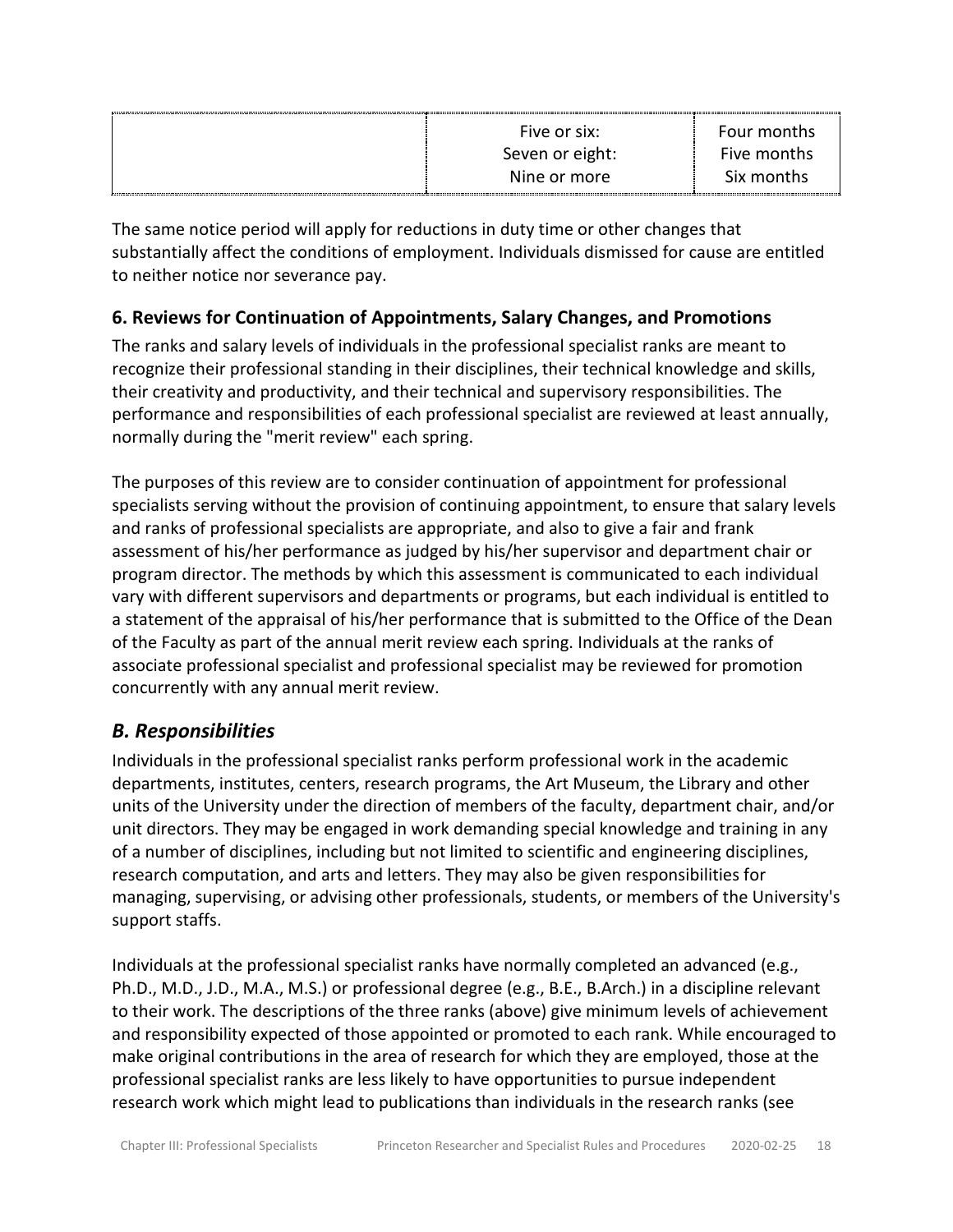[Chapter 3\)](https://dof.princeton.edu/node/8526). Consequently changes in salary and promotions are based chiefly on their contributions to the programs in which they work, rather than on their contributions of new knowledge in their disciplines.

In some instances those in the professional specialist ranks are called upon to instruct, advise, and supervise students in their areas of responsibility. However, any formal teaching assignment requires recommendation of the department or program and approval of the dean of the faculty.

### <span id="page-18-0"></span>*C. Procedures for Appointments, Promotions, Terminations, and Changes in Salary*

All appointments, promotions, terminations, and changes in salary for individuals at the professional specialist ranks are recommended by the chair or director of the appropriate unit according to procedures approved by the dean of the faculty. Such recommendations are submitted to the dean of the faculty for approval. Recommendations relating to the rank of senior professional specialist will be submitted by the dean of the faculty to the Committee on Appointments and Advancements for the Professional Researchers and Professional Specialists for advice.

Except in rare and unusual circumstances, all recommendations for promotions and changes in salary are submitted during the spring as part of the annual review of rank and salary level. In accordance with the University's commitment to equal opportunity and affirmative action, all initial appointment recommendations for the professional specialist ranks must be accompanied by documentary evidence (Affirmative Action/Search Report form) that a thorough search has been made to locate the most qualified applicant for the position. Departments, projects and programs are also urged to review their personnel for promotion decisions in the light of the University's commitment to equal opportunity/affirmative action principles.

## <span id="page-18-1"></span>*D. Grounds for Termination and Other Disciplinary Action*

The employment of any individual at the professional specialist ranks may be terminated prior to expiration of his/her term of appointment or subjected to other disciplinary action for cause, which consists of (a) continuing unsatisfactory performance after due notice; or (b) conduct which is shown to violate the University rules and procedures applicable to individuals at these ranks, or substantially to impair the individual's performance of his/her responsibilities.

### <span id="page-18-2"></span>*E. Retirement*

Retirement from the University is a voluntary termination. An individual at a professional specialist rank who wishes to discuss retirement should consult with his/her supervisor, the chair or director of the appropriate unit, and the Office of the Dean of the Faculty. The individual should also consult with the Office of Human Resources for information on the status of his/her benefits upon retirement.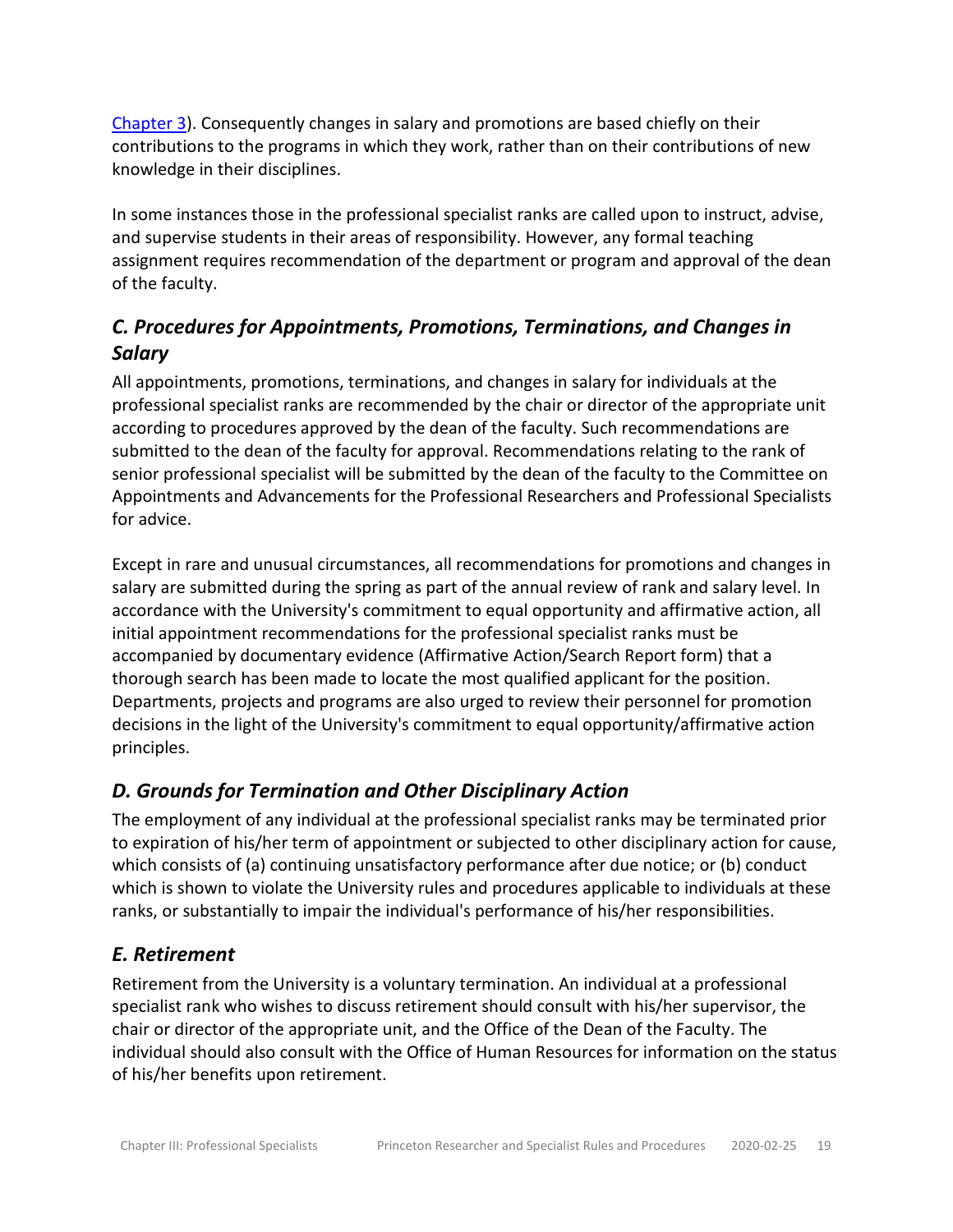# <span id="page-19-0"></span>**Chapter IV: Postdoctoral Researchers**

### <span id="page-19-1"></span>*A. Ranks and Terms of Appointments*

The postdoctoral researcher ranks are used for temporary appointments enabling recent Ph.D. recipients to develop professional maturity, judgment, and experience through close association with the faculty, more senior researchers and professional specialists on research projects. Normally, researchers who serve in these ranks in the humanities and social sciences have received the Ph.D. degree not more than three years prior to appointment/reappointment, five in the natural sciences and engineering*.* Except in the event of dismissal for cause, postdoctoral researchers (whose appointments will include a specific termination date) will, unless reappointed, terminate at the specified date without further notice or severance pay. All postdoctoral researchers in the social sciences, natural sciences, and engineering are required to complete a course in Responsible Conduct of Research (RCR). Our policy for RCR training may be found [here.](http://www.princeton.edu/orpa/compliance/responsible-conduct-of-re)

#### <span id="page-19-2"></span>**1. Postdoctoral Research Fellow**

Postdoctoral research fellows are supported by Princeton University-sponsored training grants or fellowships from external agencies and may also receive salary supplements from the University. The University may or may not be given the responsibility of administering the disbursement of their stipends; this will not affect their appointment rank. They carry out their research and training programs in University facilities using resources allocated by the sponsoring department or academic unit. Postdoctoral research fellows must have completed all requirements for the Ph.D. before their appointments are approved.

*Term of Appointment* - Appointments at the rank of postdoctoral research fellow (PDRF) are normally for one full year and may be renewed annually for the term of the fellowship. Normally, an individual may hold appointments as a postdoctoral research associate and a postdoctoral research fellow for no more than a combined total of three years in the humanities and social sciences; five in the natural sciences and engineering. However, when a postdoctoral research fellow in the natural sciences or engineering succeeds in obtaining two successive three-year postdoctoral fellowships, he/she will be permitted to remain at this rank for six years. Tax and earnings code regulations require that transfers from, or revisions in, rank to or from PDRF must occur on the first of the month. Additionally, transfers or revisions may not cross either the calendar or fiscal year. At the conclusion of the final appointment as a postdoctoral research fellow, the individual must be promoted to the appropriate associate research scholar or professional specialist rank, or be terminated.

*Institutional Allowance* - It is important that prospective postdoctoral research fellows understand the policy (below) concerning institutional allowances at the time of application. They should also be informed that the University will contact the foundation, government agency, or other sponsor to seek the allowance before the fellow can be appointed, if such an allowance is not automatically granted by the awarding agency.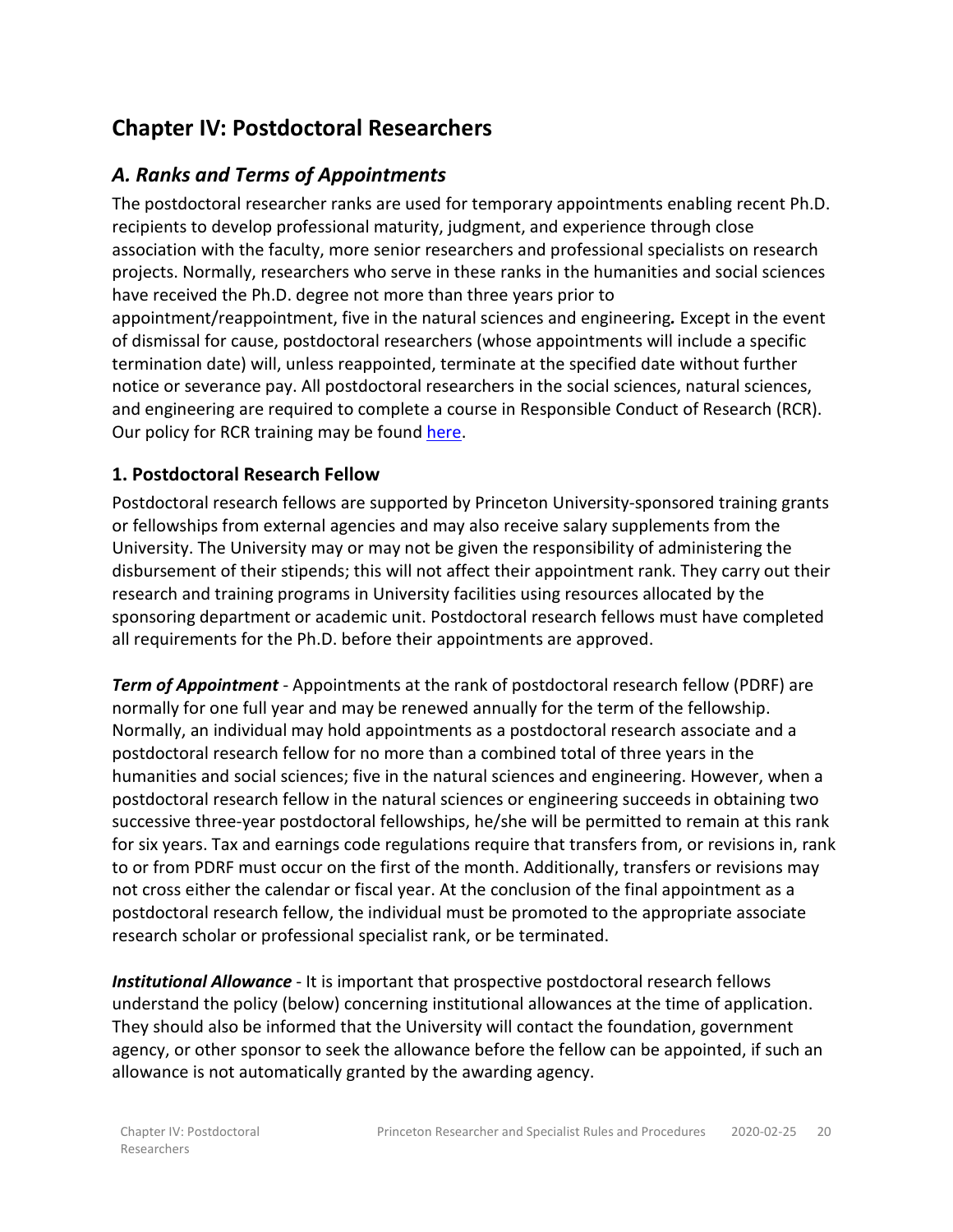- 1. The University will charge an institutional allowance for all postdoctoral research fellow appointments.
- 2. The institutional allowance is charged at the time of appointment.
- 3. Appointments that are renewed are subject to the rate in effect at the time of each renewal.
- 4. The amount of the institutional allowance is set for each academic year by the Office of the Dean of the Faculty in consultation with the Office of Finance and Treasury.

### <span id="page-20-0"></span>**2. Postdoctoral Research Associate**

The rank of postdoctoral research associate is typically used for postdoctoral appointments that are supported by external project grants or University (department, institute, center or program) funds. Researchers at this rank are expected to contribute their skills to the research programs of the appointing unit and/or supporting project.

Postdoctoral research associates are expected to have a completed Ph.D. degree by the time of appointment. If that is not the case, the appointment must instead be a one-year appointment as senior research assistant at a reduced salary which meets the current University minimum salary for exempt employees. If the Ph.D. is obtained and the dean of the faculty is so notified before the starting date, the initial appointment will normally be changed to the rank of postdoctoral research associate. If the Ph.D. is obtained after the start of the appointment, the senior research assistant may be transferred to the rank of research associate and with the appropriate salary for the remainder of the existing term. The senior research assistant appointment is not renewable for a second term.

*Term of Appointment* – Researchers at the rank of postdoctoral research associate are ordinarily appointed for one year at a time. Appointments are reviewed annually to consider reappointment and salary level. Promotion or reappointment can be made on an anniversary date cycle (e.g. 10/01/2019 - 10/01/2020). After the first full-year appointment, subsequent renewals are normally made for one-year periods. In cases where funding is limited or other unusual circumstances exist, the dean of the faculty may permit renewal for less than one year; if such a truncated renewal is to be further extended, it must bring the renewed term to a full year. Postdoctoral research associates appointed in the humanities and social sciences normally serve for a maximum of three consecutive years; five years in the natural sciences and engineering.

Postdoctoral research associate candidates being recommended for appointment in the natural sciences or engineering who join the University having already completed a three-year postdoctoral appointment elsewhere, may be appointed at Princeton as a postdoctoral research for a maximum of three years, thus bringing the total years in rank to six year. Postdoctoral research associates not advanced to the rank of associate research scholar or professional specialist (depending upon their ongoing job responsibilities) after three years of service in the humanities and social sciences or five years of service in the natural sciences and engineering will ordinarily not be reappointed.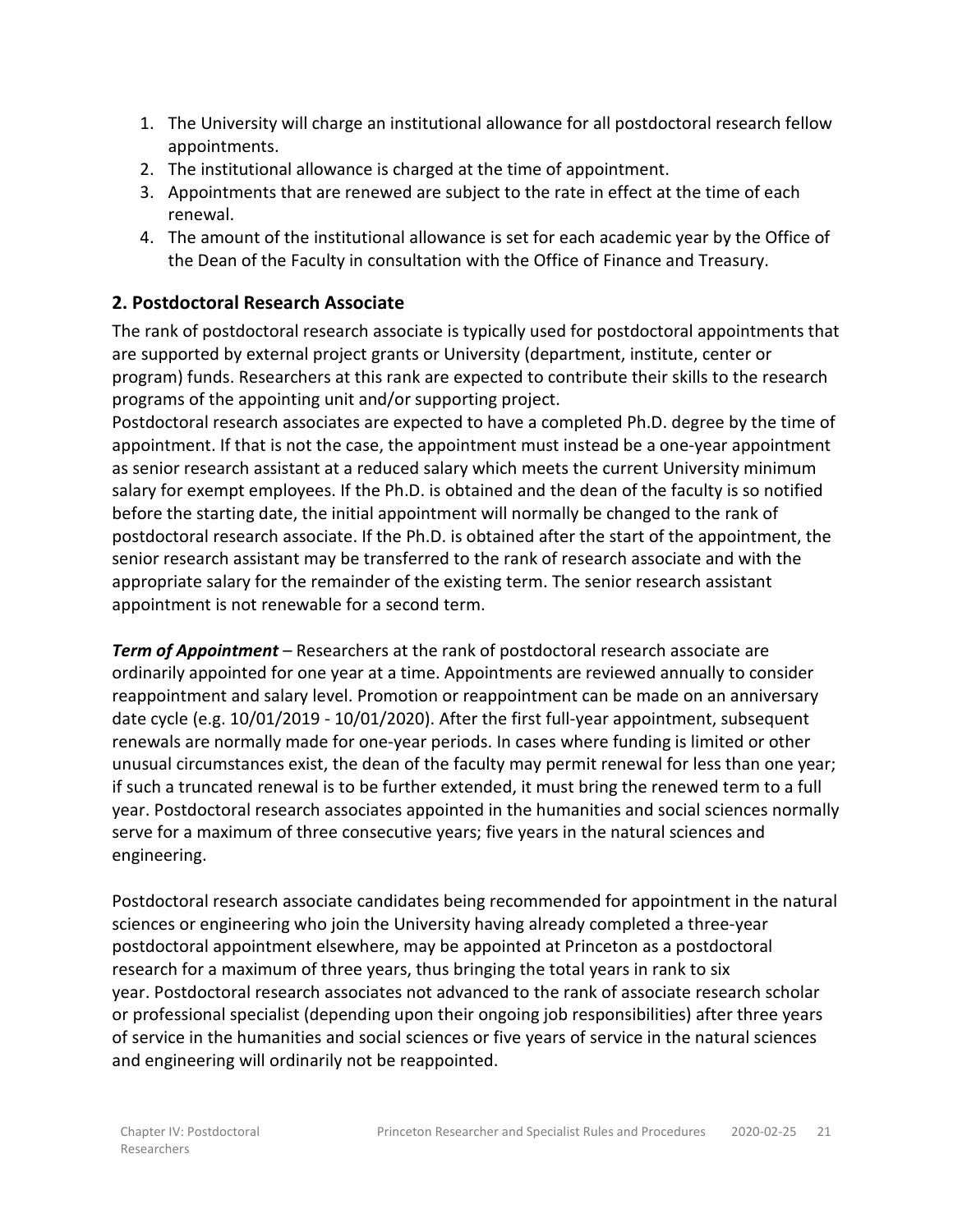#### <span id="page-21-0"></span>**3. Senior Research Assistant**

The rank of senior research assistant is used for individuals who have been offered and have accepted positions as postdoctoral research associates but who have not yet provided acceptable proof of PhD. The salary for this appointment will meet the University minimum requirement for exempt employees and normally be at a rate that is 10% below the salary offered/accepted for the postdoctoral research associate position.

*Term of Appointment* – Appointment at the rank of senior research assistant is limited to a single term of one year. Senior research assistants who provide acceptable proof of the successful completion of all requirements for the PhD from an institution's Registrar or Graduate School during this term will be promoted to the rank of postdoctoral research associate for the remainder of the existing term and may be reappointed at the postdoctoral rank.

### <span id="page-21-1"></span>**4. Visiting Postdoctoral Research Associate**

Individuals who hold positions equivalent to the rank of postdoctoral research associate at other institutions and who will be associated (typically because they are involved in joint Princeton University – home institution research projects) with a project at the University or who are supported by grants and/or fellowships sponsored and/or administered by another institution, are appointed to the rank of visiting postdoctoral research associate.

*Term of Appointment* - Appointments to this visiting rank, either with or without salary, are made for terms of up to one year. They may be reappointed for succeeding periods so long as the total term of appointments does not exceed three years in the humanities and social sciences; five in the natural sciences and engineering.

### <span id="page-21-2"></span>*B. Procedures for Appointments, Promotions, Terminations, and Changes in Salary*

All appointments, reappointments and terminations of postdoctoral researchers will be recommended by the chair or director of the sponsoring department, institute, center or program (as will changes in salary for postdoctoral research associates) in accordance with procedures established by the dean of the faculty. Such recommendations are submitted to the dean of the faculty for approval.

Except in rare and unusual circumstances, all recommendations for reappointments, promotions and changes in salary should be submitted at least one month prior to the end of the current appointment term. Topics of review prior to making a recommendation include responsibilities, performance, and research contributions. The fair and frank assessment by an appropriate supervisor should be formulated and transmitted to the postdoctoral researcher. The method by which this communication takes place may vary with supervisors and departments. Each staff member is entitled to an appraisal which reflects what is submitted to the Office of the Dean of the Faculty.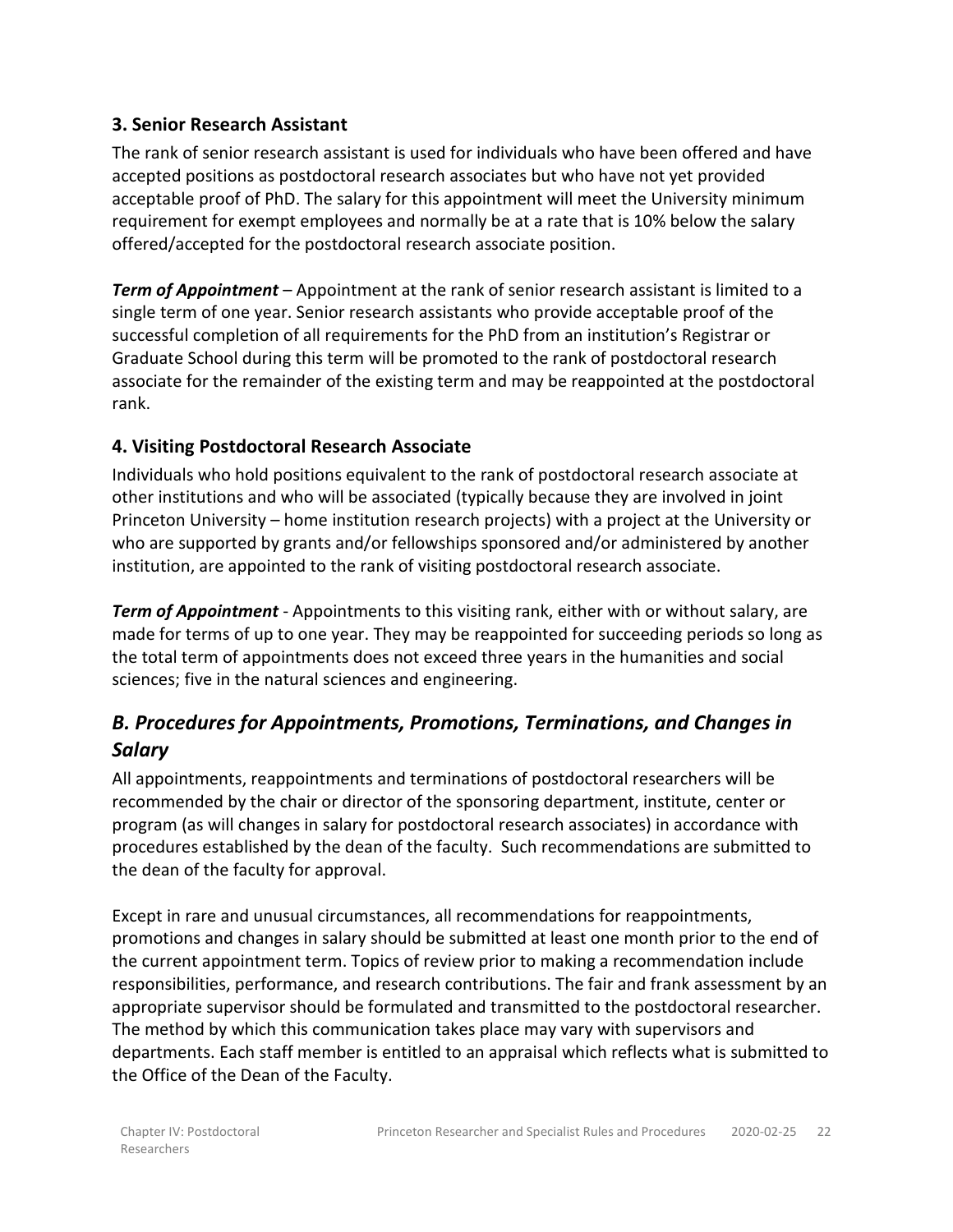When a postdoctoral research associate has reached the end of his/her eligibility to remain at that rank, (s)he may be advanced to the rank of associate research scholar (if the majority of his/her time will be devoted to scholarly pursuits expected to result in publication) or to the rank of professional specialist (if the majority of his/her time will be devoted to solving problems that require the extension of conventional theories or practices, to the development of new techniques or to managerial and/or fiscal responsibility for research projects). A postdoctoral research fellow or visiting postdoctoral research associate who has reached the end of his/her eligibility for a postdoctoral rank may be appointed into either of these ranks if (s)he has been identified as the most qualified applicant for the position as the result of an authorized search and successful completion of a background check.

In accordance with the University's commitment to equal opportunity and affirmative action, all initial appointment recommendations supported by University (department, institute, center or program) funds must be accompanied by documentary evidence that a thorough search has been made to locate the most qualified applicant for the position. Departments, projects, and programs are also urged to review their staffs for promotion decisions in the light of the University's commitment to equal opportunity/affirmative action principles.

Under certain circumstances, postdoctoral researchers may be allowed to combine teaching with their research duties; this time is limited to 50% duty time as the primary responsibility of a postdoctoral researcher is research. If approved, they are given the additional title of Lecturer upon the recommendation of the department chair and approval of the dean of the faculty for the semester(s) during which they have teaching assignment(s).

### <span id="page-22-0"></span>*C. Grounds for Termination and Other Disciplinary Action*

Any postdoctoral researcher may be terminated prior to the expiration of his/her term of appointment or subjected to other disciplinary action for cause, which consists of (a) continuing unsatisfactory performance after due notice; or (b) conduct which is shown to violate the University rules and procedures applicable to staff members, or substantially to impair the individual's performance of his/her responsibilities.

# <span id="page-22-1"></span>**Chapter V: Graduate and Undergraduate Students, Non-Academic Employees, Consultants, and Part-Time Employees**

### <span id="page-22-2"></span>*A. Graduate Students*

Graduate students enrolled in the Graduate School may be appointed to the position of Assistant in Research for work on sponsored projects. Any such appointment is subject to the approval of the dean of the Graduate School to insure that such appointment will not prevent reasonable progress towards degree completion. Individuals who are still candidates for a graduate degree, whether or not they are enrolled in the Graduate School, will not normally be appointed to one of the professional researcher or professional specialist ranks.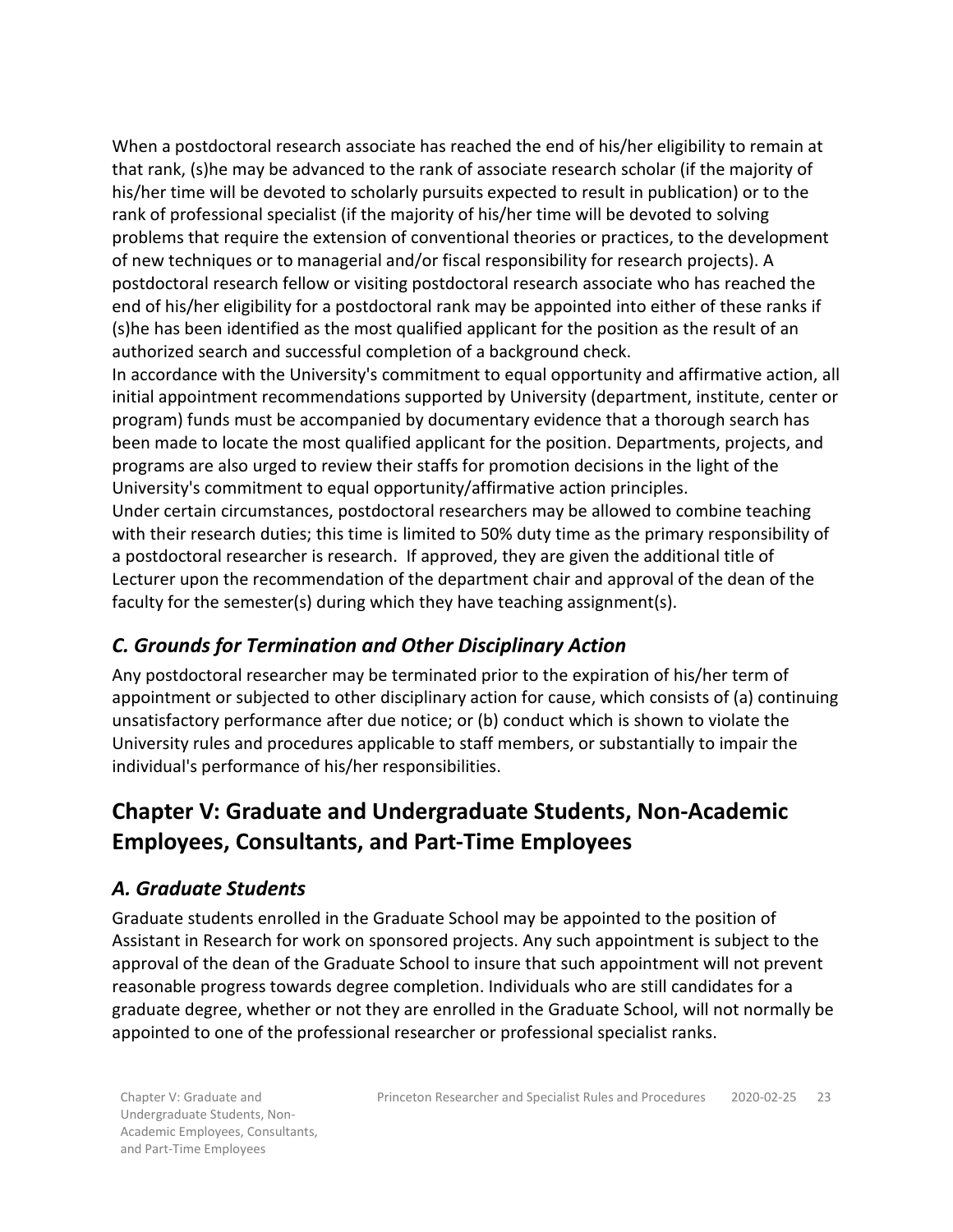### <span id="page-23-0"></span>*B. Undergraduate Students*

Undergraduate students may be employed on sponsored research through the Office of Student Employment. Special agreements to comply with pertinent provisions of the contract or grant may be required of the student in certain instances.

### <span id="page-23-1"></span>*C. Non-Academic Employees*

All non-academic employees in sponsored research are employed through the Office of Human Resources and governed by the same conditions of employment as those which apply to similar personnel employed for other University work, except to the extent that the conditions of the contract or grant covering the project requires otherwise.

As a general rule, no purchase orders are issued, nor payments made, to non-academic employees, or to organizations in which such employees have a substantial interest, for services furnished to the University except on an overtime basis as prescribed by the Office of Human Resources.

### <span id="page-23-2"></span>*D. Consultants*

Any person who is not directly employed by the University and who is acting in a professional capacity and being reimbursed for services and/or for travel expenses under a sponsored research program at Princeton must be formally engaged by the University through the Office of Finance and Treasury as a consultant. A consultant is an independent contractor and not an employee or agent of the University. A consulting agreement is intended to cover situations in which a specific skill or expertise requiring a high level of independence in the performance of the task is needed for a relatively short period of time.

## <span id="page-23-3"></span>*E. Part-Time Employees*

The rules, procedures, and other arrangements described in this publication apply in various ways to part-time employees. Those contemplating part-time employment should consult with department heads, project heads, and the dean of the faculty for specific questions of concern. In general:

- 1. All part-time professional researchers and professional specialist employees are subject to the definitions and provisions of Chapters III and IV.
- 2. All part-time employees have the benefit of the service arrangements described in Chapter VI, except that reimbursement for moving expenses (Section A) will not normally apply to those employed for less than 50% duty time or appointed less than five months.
- 3. Normally, visiting researchers, postdoctoral research fellows, visiting fellows, and visiting professional specialists whose appointments are 50% or greater duty time for five months or more and receiving pay from Princeton are eligible to receive a simplified University employee benefits package. Detailed information on this package is available through the Office of Human Resources.
- 4. Most services and facilities are available to part-time employees.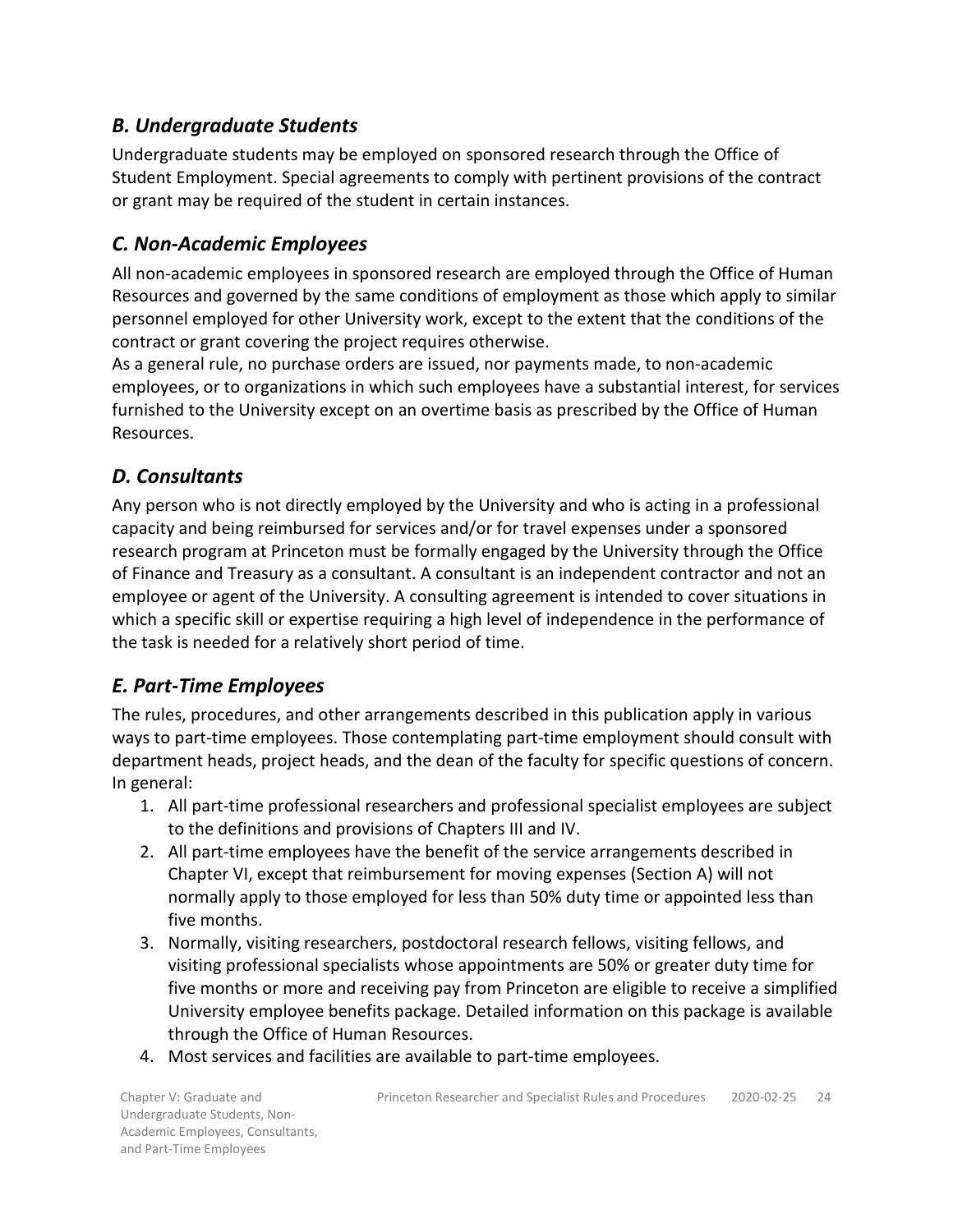# <span id="page-24-0"></span>**Chapter VI: Other Service Arrangements**

### <span id="page-24-1"></span>*A. Moving and Relocation Expenses*

Professional researchers, except those holding the rank of senior research assistant, and all professional specialists may be provided with a contribution toward moving and relocation expenses when first employed in accordance with policies approved by the dean of the faculty and acceptable to the outside sponsor of the research involved.

### <span id="page-24-2"></span>*B. Leaves of Absence*

A professional researcher or professional specialist wishing to be absent from the campus for a period of time during his/her normal duty period should discuss well in advance with his/her department chair or immediate supervisor the need for the absence and possible arrangements to fulfill the member's responsibilities. Following such a conversation, the department chair or program or project leader should write to the dean of the faculty, explaining the circumstances and requesting approval for the proposed absence. Except where noted, in general, benefitseligible staff members who have regular appointments of at least fifty percent duty time for five months or more and who have completed a minimum of one year of service are eligible for leaves of absence.

#### <span id="page-24-3"></span>**1. Paid Periods of Absence**

*Vacation* - Vacation is paid time away from the workplace that is provided for the health and well-being of employees. Supervisors should make every effort to accommodate the preference of the employee. However, the University has the right to require individuals to take vacation at specified times for work schedules or budgetary reasons. Professional Researchers and Specialists earn vacation at a rate of two work days for each month of service, resulting in 24 vacations days during each year of service. Part-time staff members accrue vacation at a rate that is prorated according to their work schedules. Up to 48 days may be accrued. Scheduling of vacation time is dependent on approval of the department chair, project leader, or supervisor, and recording the time is managed through the Human Resources self-service website. Staff members who terminate employment with University and who have earned vacation which has not yet been taken will receive pay in lieu of vacation up to a maximum of 30 days unless they are supported on term funding. Individuals who leave without giving appropriate notice may forfeit this pay.

*Jury Duty and Court Appearance* - Individuals called for Jury Duty or subpoenaed as witnesses will continue to receive normal pay. It is expected they will be available for work when their presence at court is not required.

*Military Reserve Training* - During periods of annual military reserve training, the University will underwrite the difference between military and University pay for up to 15 days. **Temporary Disability** - A temporary disability leave is a leave for a maximum of twenty-six weeks because of accident, illness, or injury that is not job related. All regular full-time nonexempt employees are eligible for comparable re-employment upon returning within 26 weeks from a temporary disability. Supervisors should make every effort to hold positions open and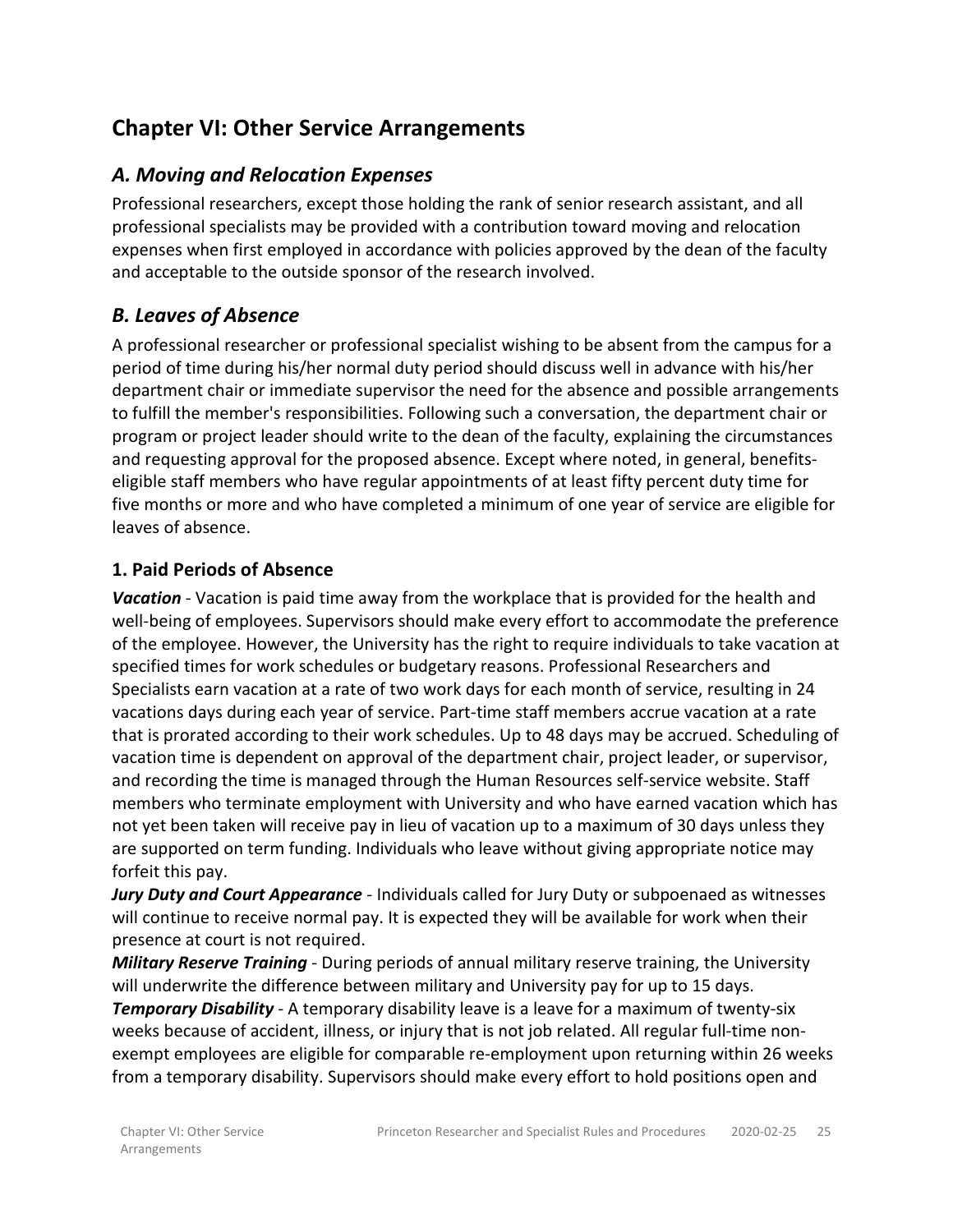available to temporarily disabled employees. If the disability extends beyond 26 weeks, reemployment eligibility is lost.

*Long-Term Disability* - An employee may be eligible for long term disability insurance plan coverage after one year of service. (S)he should consult with the Office of Human Resources to determine his/her eligibility. If the employee was enrolled in a long term disability plan with the prior employer, then the one year waiting period is waived. The prior employer is defined as the staff member's most recent employer prior to joining the University. However, employment at the prior employer will not be credited if employment was terminated more than six months before the individual was appointed as a staff member at Princeton. Benefits are retained while receiving long term disability insurance plan benefits.

*Workers' Compensation* - Workers' compensation provides paid leave for eligible employees up to 26 weeks because of injury or illness due to, or arising out of, the individual's employment. All regular, full-time, non-exempt employees are eligible for comparable re-employment upon returning within 26 weeks from a workers' compensation leave. Supervisors should make every effort to hold positions open and available to employees. If a workers' compensation leave extends beyond 26 weeks, re-employment eligibility is lost.

Other paid absences due to marriage, death in the family, or illness in the immediate family may be authorized by the supervisor or department chair.

### <span id="page-25-0"></span>**2. Leaves Without Pay**

Leaves without pay may, under appropriate circumstances, be recommended to the dean of the faculty by the department or project concerned. If such leaves are for the purpose of scholarship, the University will continue coverage under the Health Care Plan, Long Term Disability Insurance Plan, Life Insurance Plan, Health Benefit Expense Account Plan, Dependent Care Expense Account Plan, Children's Educational Assistance Plan, and Staff Educational Assistance Plan, provided the staff member pays his/her regular contributions, if applicable, when due. The staff member will be sent a billing packet for direct payment of the applicable contributions. The University will not make contributions to the Princeton University Retirement Plan during the member's leave of absence without pay and the member cannot make pretax contributions to the Tax Deferred Annuity Plan. In addition, coverage under the University's Temporary Disability Plan will cease during this time.

*Parental Leave* - Under the provisions of the Family and Medical Leave Act of 1993 (FMLA), a staff member who has completed at least one year of service may take unpaid leave for the care of a newborn, adoption, or placement of a child for approved foster care. This leave must be taken within the first year of birth, adoption, or placement and normally in one continuous period of up to 12 weeks. The University also provides up to two weeks' paid leave at 100% base pay, provided it is taken within the first year of the event. This time will count concurrently against the federal FMLS and the New Jersey Family Leave Act (NHFLA). With department approval, this two week leave is available on an intermittent basis in two on-week increments. In addition, benefits-eligible staff members who work 50 percent or greater duty time of five months or more are entitled to apply for a leave of absence without pay in connection with the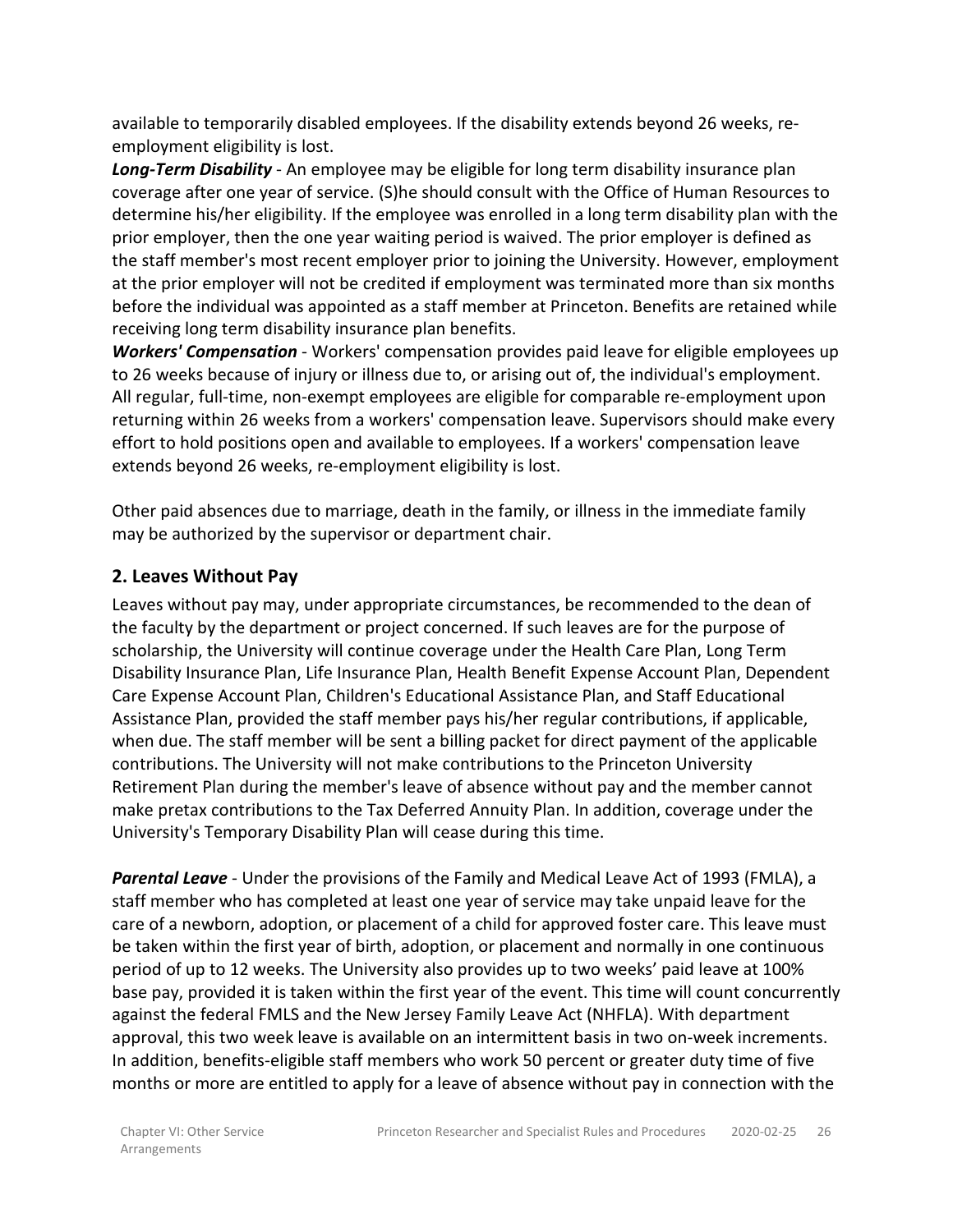rearing of a child (parental leave) whether or not there is a recent birth or adoption. Upon the recommendation of the department, these leaves are approved by the dean of the faculty for one year, although a second year can be approved if appropriate. Individual arrangements for a parental leave should also be arranged directly with the department chair, who, when necessary, will consult with the dean of the faculty.

*Military Leave (extended service)* - Federal law provides that employees who are drafted or have enlisted in the Armed Forces of the United States or who are called to active duty from the Reserves for extended periods (more than six months) be granted a leave without pay for a period of up to four years. All benefits coverage is suspended according to the rules governing the particular benefits coverage. The law also requires that employees who wish to return to the University after active duty be guaranteed the same or equivalent position with similar rank and benefits.

In order to be eligible for reinstatement, an employee must:

- 1. Present a certificate of satisfactory completion of service;
- 2. Apply for reinstatement within 90 days of discharge from active duty, or within one year if hospitalized after discharge;
- 3. Have been employed in other than a temporary position, and would not have been laid off if employment had not been interrupted by military service.

Determinations of the terms and conditions of re-employment (rate of pay, seniority status where appropriate, length of service for benefits eligibility purposes, etc.) will be made by the supervisor and the dean of the faculty on a case-by-case basis. Generally, the individual must be treated as having been on leave of absence, and be given credit for military service in determining service for seniority and benefits plan purposes. All unused accrued vacation time is paid to the employee prior to the start of military duty.

*Leave for Religious Observances* - Individual employees may have religious needs which, according to both federal and state laws, must be reasonably accommodated by an employer. "Reasonable accommodation" means such accommodation to the employee's needs "as shall not cause undue hardship in the conduct of the employer's business." An employee may elect to charge such absences for religious observances to vacation or personal days.

### <span id="page-26-0"></span>**3. Leaves for Research and Scholarship and Detached Service Agreements**

Professional researchers or professional specialists who have regular appointments of at least 50% duty time with at least one year of service may be eligible for research leaves or detached service agreements. Under certain circumstances professional researchers or professional specialists and the University can mutually benefit from these staff members' being relieved of regular responsibilities--for example, to enable them to pursue new or unusual projects or to bring together the accomplishments of several related programs. Such activities, like projects regularly carried out by members of the staff, should normally be funded from grants, contracts, or fellowships. In those instances where leaves for research are approved and external support is not available, paid leaves for members of these staff may be granted for up to six months at full salary or up to 12 months at half salary.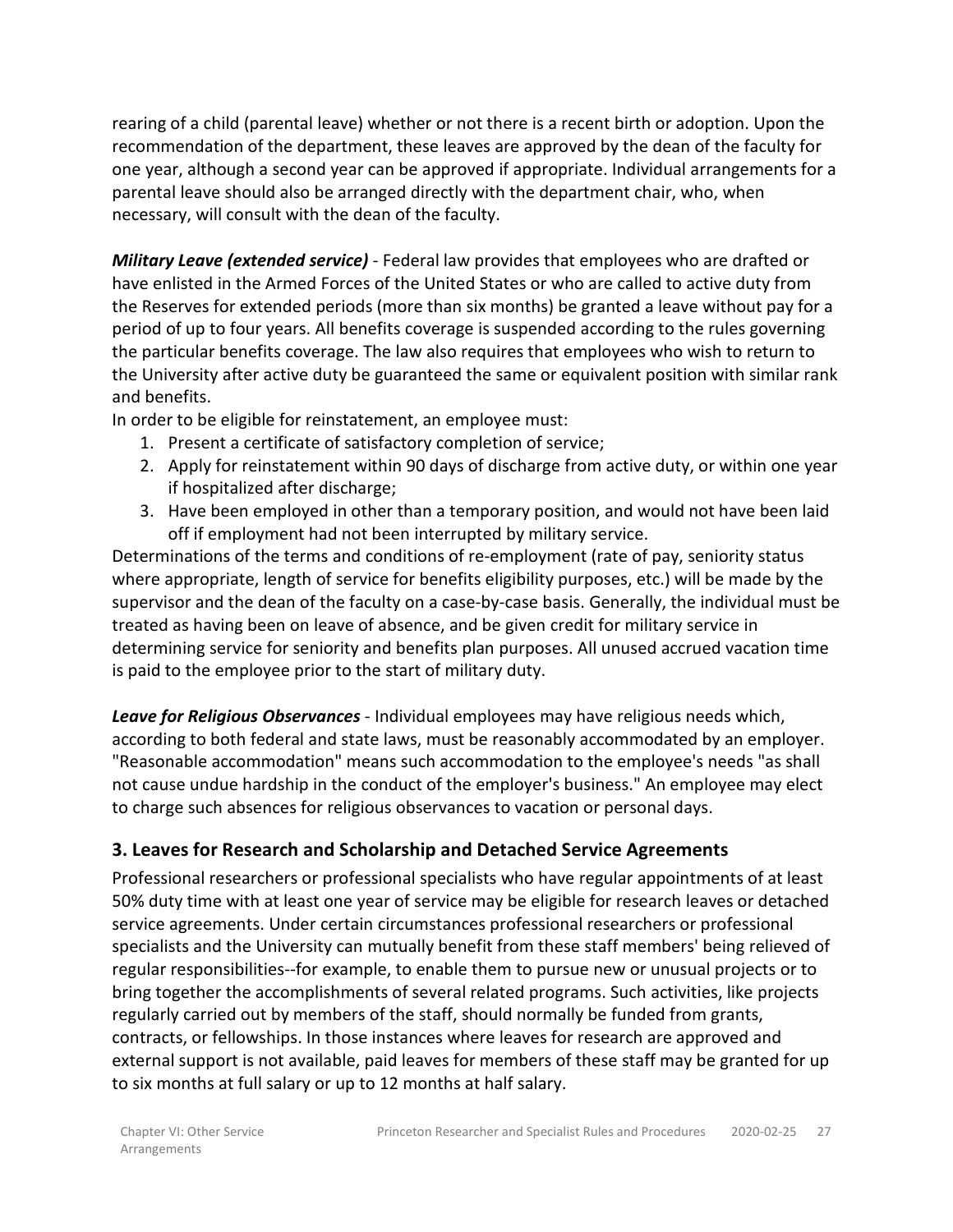Professional researchers or professional specialists may be assigned to projects at laboratories not affiliated with the University. Detached service assignments are not leaves with pay. Salaries to staff members on detached service will be charged to projects at the University in proportion to the time spent for the benefit of those projects during the staff members' periods of detached service. The balance of the staff members' salaries, if any, should be paid by the host institution or by other sources external to the University. The periods of detached service assignments vary and depend on the requirements of the projects involved. All arrangements for detached service are subject to the approval of the relevant sponsoring agencies and should be made only after consultation with the Office of Research and Project Administration as well as the Office of the Dean of the Faculty.

### <span id="page-27-0"></span>*C. Outside Professional Activities*

The general propriety of outside professional activities by Princeton University professional researchers and professional specialists is recognized, subject to the responsibility for timely and successful completion of the contract with which the individual is involved and the fulfillment of his/her other University responsibilities. For this reason, the following principles and procedures must be applied to decisions on outside professional activities.

- 1. The primary obligation of the professional researchers and professional specialists is to carry out that part of the program at Princeton for which they are responsible. Their obligation is not merely to work during particular hours on particular days, but is professional in character. No other work activity, whether gainful or not, which conflicts with this obligation may be undertaken.
- 2. Time devoted to outside professional activities may not exceed two days per month without prior approval of the dean of the faculty. The duty terms for part-time service may be obtained from the Office of the Dean of the Faculty.
- 3. The term "outside" refers to professional activities not directly associated with the fulfillment of an individual's teaching, research, and administrative commitments to the University. Such activities generally bring into play the expertise of the individual and often bring professional benefits to the individual and the University. They may or may not involve compensation. Before undertaking such activities, individuals should satisfy themselves that the activities contribute: (a) to teaching and scholarship at Princeton, (b) to communicating and applying special knowledge outside the University, and/or (c) to furthering the common good.
- 4. In outside professional activities, whether compensated or not, an individual shall not: (a) violate the University's patent policy, (b) permit an outside agent to have a preferred position with respect to information emanating from University activities, and/or (c) negotiate or influence the negotiation of contracts between the University and organizations with which they have consulting or other significant relationships.
- 5. In outside activities, whether professional in nature or not, an individual shall not commit University materials, facilities, students, or personnel for the gain or benefit of an outside enterprise. However, limited use may be made of materials, facilities, and secretarial assistance for service to professional societies in the individual's discipline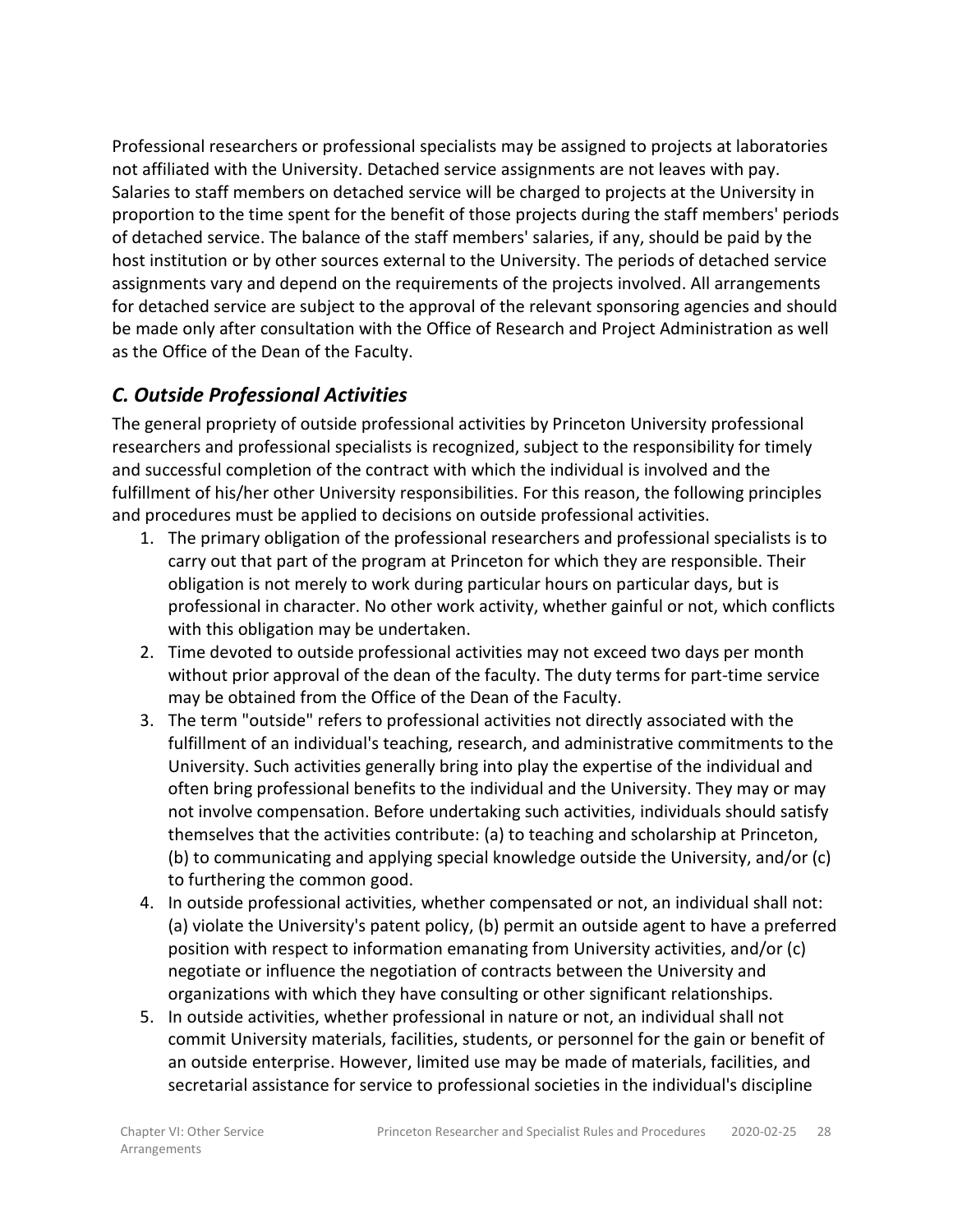and in connection with nonpartisan public service. The chair of the department and the dean of the faculty shall be kept informed of such activities. Questions arising out of special circumstances shall be reviewed by the dean of the faculty.

- 6. In outside professional activities, an individual member shall take care not to affect adversely the individual's own independence or the integrity of the University. For example, an individual may not accept a regular and continuing position with significant responsibility for the management of an outside enterprise. Also, an individual may not become a regular and continuing employee of any outside organization, either part-time or full-time, or accept any outside position that would tend to create conflicts of interest with the position in the University. Any request for an exception to this policy must be approved by the immediate supervisor and the dean of the faculty. Exceptions are rarely granted and only in the most unusual circumstances.
- 7. An individual shall inform the departmental chair annually, in writing, of all outside professional activities as part of the regular report on scholarly and other activities. An individual shall also consult with the chair whenever considering significant new outside professional activities. The chair shall consult with the dean of the faculty concerning any exceptions to these rules and forward for consideration any special circumstances that may arise.
- 8. Only the dean of the faculty may approve exceptions to, or exemptions from, these rules concerning outside professional activities.

### <span id="page-28-0"></span>*D. Security Clearances*

Professional researchers and professional specialists whose employment will require access to government classified security information shall be informed at the time employment is discussed that any appointment will be conditional upon receipt by the University of an appropriate notice of individual clearance from the cognizant government agency and upon execution by the individual of a Princeton University Security Agreement. The Committee on Appointments and Advancements for the Professional Researchers and Professional Specialists will recommend to the dean of the faculty whether employment should be terminated or extended for any such individual whose clearance has not been received within six months from the date of employment, or whose clearance has been denied or revoked.

## <span id="page-28-1"></span>*E. Health and Safety*

University safety policy is the responsibility of the Environmental, Safety, and Risk Management Committee, appointed by the executive vice president. The University undertakes to provide a safe and healthful working environment for all its employees. Further, the University complies with all governmental regulatory safety requirements and with accepted safety and health standards.

Professional researchers and professional specialists are, as are other employees, responsible for observing the health and safety policies in the area where they are working and are subject to disciplinary action in cases of non-compliance. Professional staff members are also, in conjunction with the Office of Environmental Health and Safety, responsible for the development and maintenance of appropriate health and safety regulations in their areas of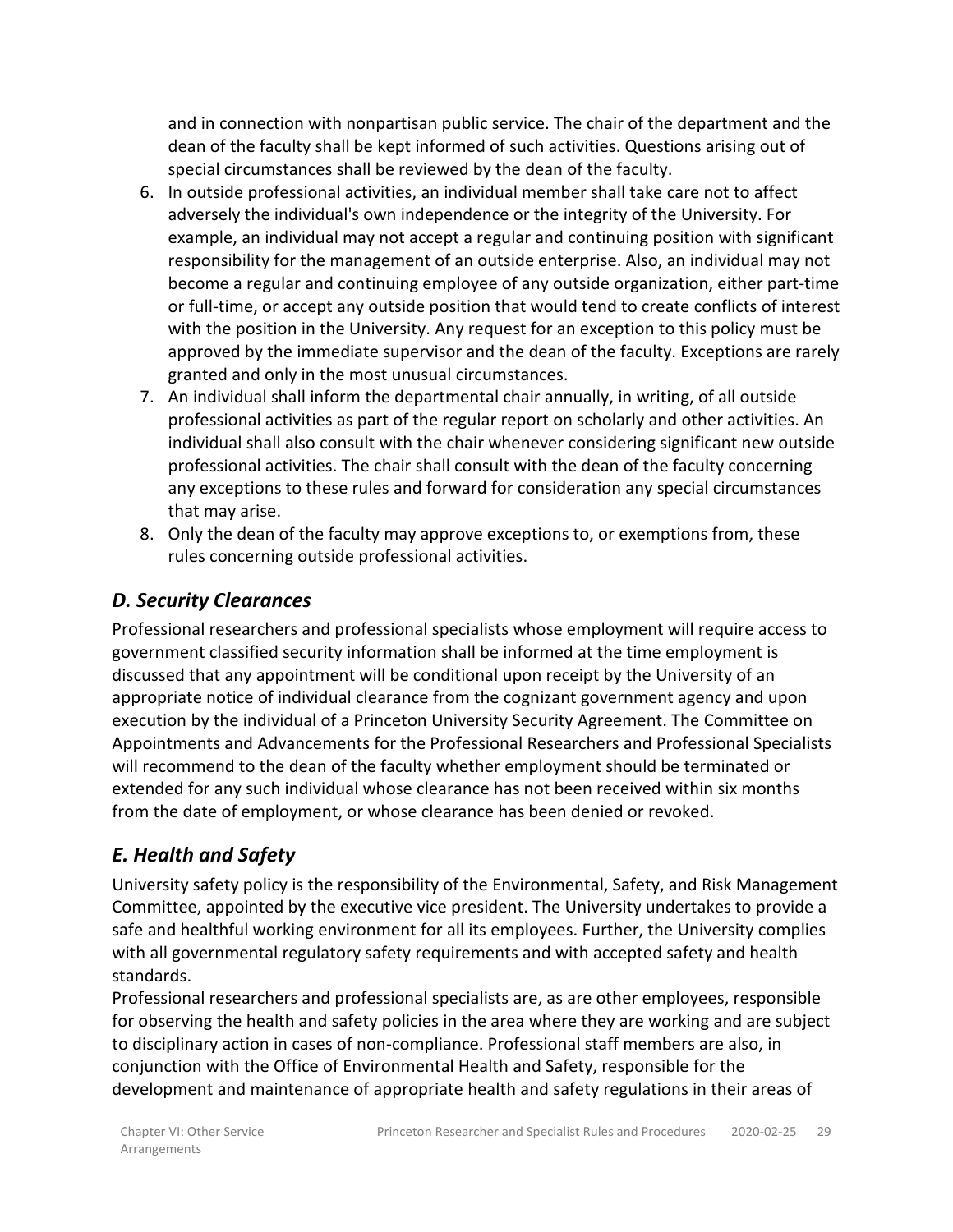principal responsibility. The procedure for reporting injuries, unless the injury is unquestionably trivial, is as follows:

- 1. When immediate, emergency medical attention is necessary, contact Public Safety at 911 from any campus phone or 609-258-3333 from any mobile phone.
- 2. Employees must report to th[e Office of Employee Health](https://uhs.princeton.edu/employee-health/work-related-injury-illness) for evaluation, treatment, consultation, and/or referral to an approved physician for all work-related injuries.
- 3. If an individual calls from home to report a work-related injury or illness, their supervisor must inform them to contact Employee Health.
- 4. Time away from the workplace for a work-related injury or illness must be authorized by Employee Health.
- 5. Employee Health also provides the required return-to-work clearance for individuals who have been away from work for more than eight days due to any injury or illness.

### <span id="page-29-0"></span>*F. Patents and Publications*

Individuals will be appointed for work on a particular project subject to their acceptance of the patent and publication provisions of the contract or grant which covers the project. Except as modified by those provisions, they shall be subject to the University's [patent and publication](https://dof.princeton.edu/node/3241)  [policies.](https://dof.princeton.edu/node/3241)

### <span id="page-29-1"></span>*G. Grievance Procedures*

It is expected that most job-related issues will be resolved by bringing them to the attention of the staff member's supervisor, or where appropriate, the supervisor's supervisor or department head. If a satisfied resolution is not obtained and the staff member wishes to file a formal grievance, a copy of the grievance procedure is available on the Office of the Dean of the Faculty's website at [http://dof.princeton.edu/policies-procedure/policies/grievance](http://dof.princeton.edu/policies-procedure/policies/grievance-procedures)[procedures.](http://dof.princeton.edu/policies-procedure/policies/grievance-procedures)

# <span id="page-29-2"></span>**Appendix A: The Council of the Princeton University Community**

The Council of the Princeton University Community has authority to:

- consider and investigate any question of University policy, any aspect of the governing of the University, and any general issue related to the welfare of the University; and to make recommendations regarding any such matters to the appropriate decision-making bodies of the University or to the appropriate officers of the University;
- make rules regarding the conduct of resident members of the University community, which rules shall be binding on them; but the Council may delegate authority to make rules, and, with respect to matters mainly of concern to a particular group within the University community, the authority to make rules shall normally be delegated to a body representing that group or shall be exercised in a manner otherwise acceptable to the members of that group;
- oversee the making and the applying of rules regarding the conduct of resident members of the University community, whether such rules shall have been made by other bodies within the resident University community, or by the Council itself, or by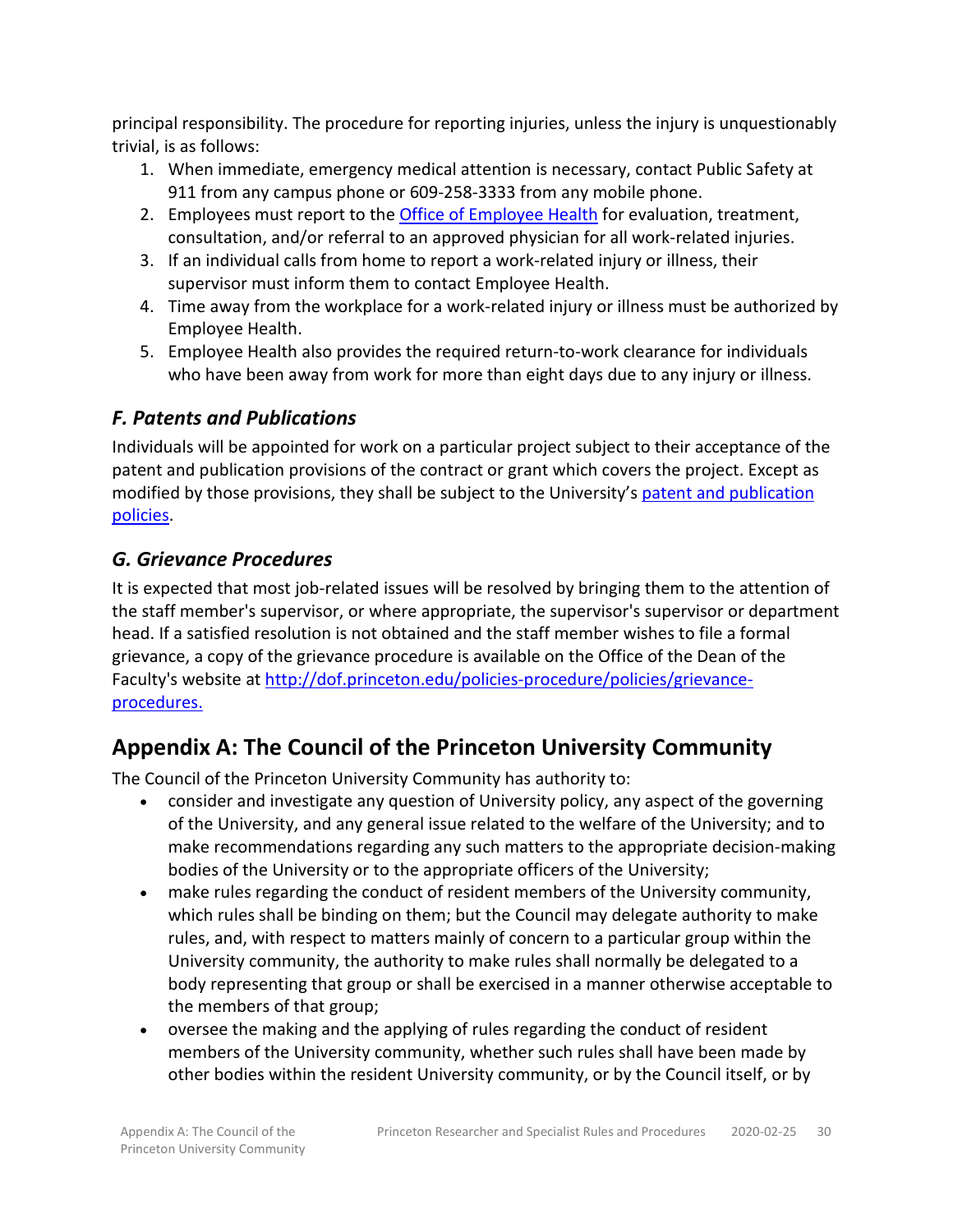officers of the University; such oversight shall be exercised for the purpose of insuring that such rules protect the rights of individuals and the legitimate interests of the University, and that they are clear in meaning, fair, enforceable and in conformity with the law;

• adopt such bylaws and rules of procedure as are necessary or convenient for the exercise of its authority.

The membership of the Council includes one membership each from the Professional Research Staff and the Professional Technical Staff. The Council carries out its mandate through a number of standing committees which include council members and other members of the University Community. Members of the Professional Research and Technical Staffs are often called upon to serve on these committees.

# <span id="page-30-0"></span>**Appendix B: Summary of Rank Descriptions**

#### **Rank Degree or equivalent Length of Appointment Maximum time**<br> **at rank Reviews Comment Comment** Senior Research (by discipline) Doctorate continuing appointment n/a n/a guide and direct others in program and research; can be principal investigator Research (by discipline) Doctorate if promoted to rank then with continuing appointment; new hires may be given a 3 year appointment without continuing appointment n/a if without continuing appointment, reviewed annually; in third year must be granted continuing appointment, promoted, or terminated guide and direct others in program and research; can be principal investigator Associate Research **Scholar** Doctorate without specific end date six years; without continuing appointment reviewed annually; in 6th year must be promoted with continuing appointment or terminated perform independent research; can be principal investigator

#### <span id="page-30-1"></span>*Researchers:*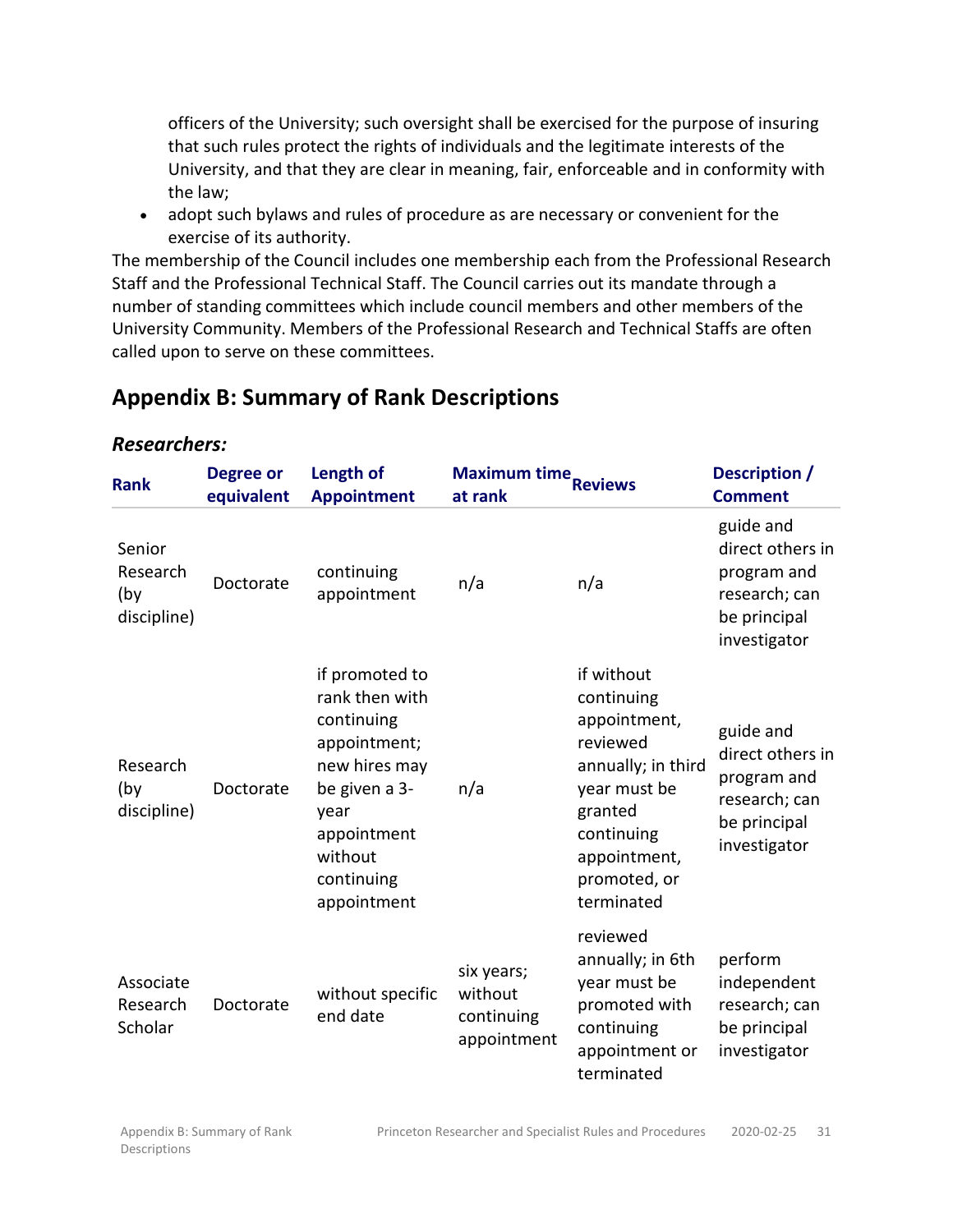| <b>Rank</b>                                          | <b>Degree or</b><br>equivalent                      | Length of<br><b>Appointment</b>                                 | Maximum time<br>at rank                                               | <b>Reviews</b>                                                  | Description /<br><b>Comment</b>                                                                                            |
|------------------------------------------------------|-----------------------------------------------------|-----------------------------------------------------------------|-----------------------------------------------------------------------|-----------------------------------------------------------------|----------------------------------------------------------------------------------------------------------------------------|
| Post-<br>doctoral<br>Research<br>Associate<br>(PDRA) | Recent<br>recipient of<br>doctorate                 | one year;<br>renewable                                          | three years<br>(five years in<br>life sciences<br>and<br>engineering) | annually; in third<br>year must be<br>promoted or<br>terminated | develop<br>professional<br>maturity,<br>judgment, and<br>experience to<br>successfully<br>complete<br>research<br>projects |
| Senior<br>Research<br>Assistant                      | PhD<br>candidate<br>near<br>completion<br>of degree | one year<br>(temporary rank<br>for PDRA<br>awaiting<br>defense) | one year,<br>non-<br>renewable                                        | n/a                                                             | see PDRA                                                                                                                   |
| Post-<br>doctoral<br>Research<br>Fellow<br>(PDRF)    | Recent<br>recipient of<br>doctorate                 | one year;<br>renewable                                          | three years<br>(five years in<br>life sciences)                       | n/a                                                             | Supported by<br>external post-<br>doctoral<br>fellowship;<br>institutional<br>allowance<br>required                        |

# <span id="page-31-0"></span>*Visiting Researchers:*

| <b>Rank</b>                                                | <b>Degree or</b><br>equivalent                | Length of<br>appointment time at | rank           |     | <b>Maximum ReviewsDescription / Comment</b>                                                                                                          |
|------------------------------------------------------------|-----------------------------------------------|----------------------------------|----------------|-----|------------------------------------------------------------------------------------------------------------------------------------------------------|
| Visiting<br>Research (by<br>discipline)                    | Doctorate                                     | one year                         | three<br>years | n/a | associated with a PU<br>research project; normally<br>with salary                                                                                    |
| <b>Visiting Post-</b><br>doctoral<br>Research<br>Associate | Doctorate                                     | one year                         | three<br>years | n/a | (1) Holds post-doctoral<br>appointment at another<br>institution or (2) supported<br>by external post-doctoral<br>fellowship with non-PU<br>sponsor. |
| Visiting Fellow                                            | Doctorate (or<br>equivalent for<br>PU tenure- | one year                         | two years n/a  |     | Faculty or researchers on<br>leave from other<br>institutions or established,                                                                        |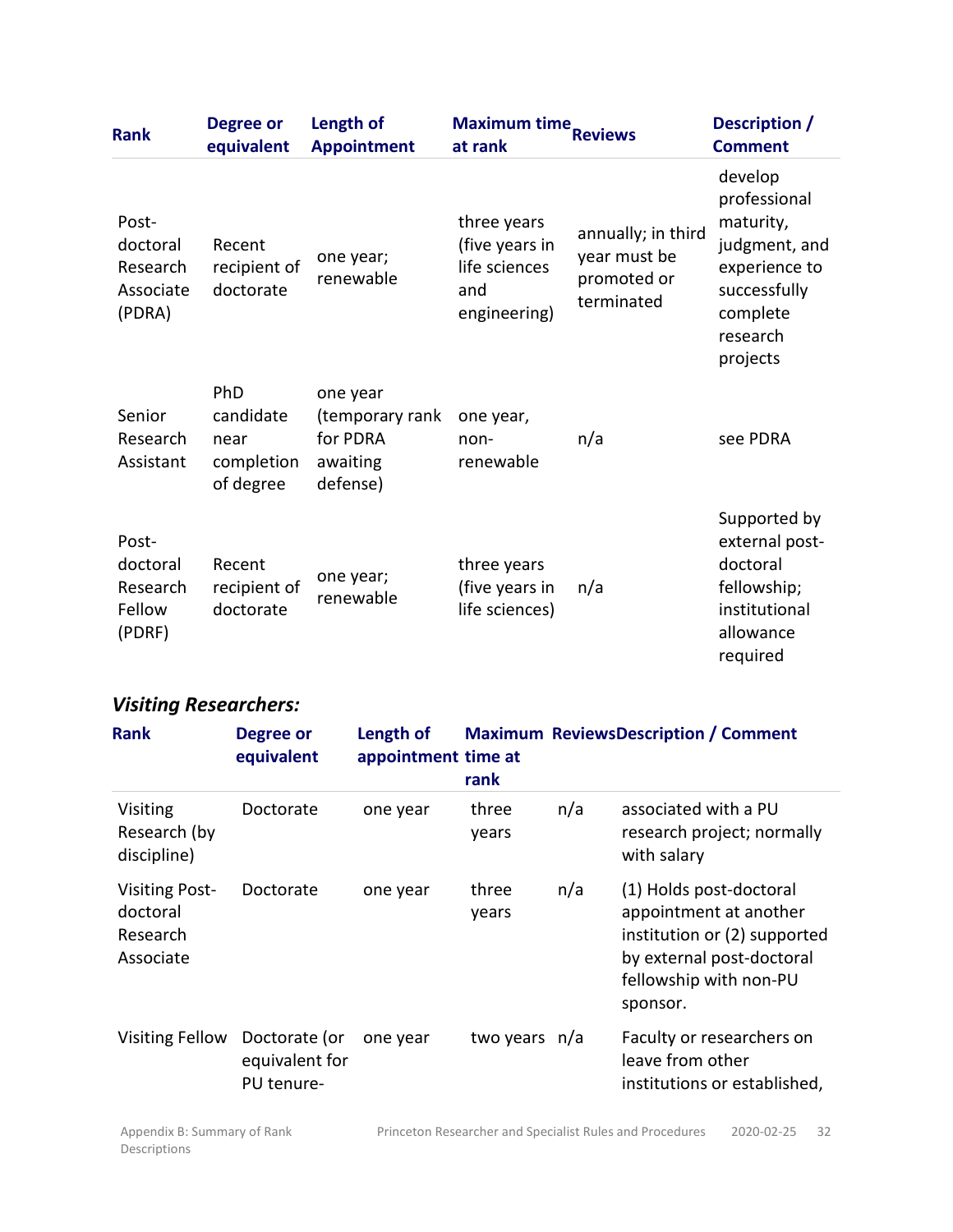| <b>Rank</b>                          | Degree or<br>equivalent                                                     | Length of<br>appointment time at | rank     |     | <b>Maximum ReviewsDescription / Comment</b>                                                                                  |
|--------------------------------------|-----------------------------------------------------------------------------|----------------------------------|----------|-----|------------------------------------------------------------------------------------------------------------------------------|
|                                      | track faculty<br>in field)                                                  |                                  |          |     | independent scholars;<br>normally receive no<br>stipends or salaries from<br>the University; no specific<br>responsibilities |
| Visiting<br>Research<br>Collaborator | Doctorate (or<br>equivalent for<br>PU tenure-<br>track faculty<br>in field) | one year                         | no limit | n/a | Collaboration with PU<br>faculty member leading to<br>joint publications and/or<br>grant proposals                           |

# <span id="page-32-0"></span>*Professional Specialists:*

| <b>Rank</b>                             | <b>Degree or</b><br>equivalent            | Length of<br>appointment        | time at<br>rank |          | <b>Maximum Reviews Description / Comment</b>                                                                                                                |
|-----------------------------------------|-------------------------------------------|---------------------------------|-----------------|----------|-------------------------------------------------------------------------------------------------------------------------------------------------------------|
| Senior<br>Professional<br>Specialist    | master's or<br>PhD in<br>related<br>field | continuing<br>appointment       | no limit        | annually | outstanding achievements<br>in their fields; assigned<br>major responsibilities for<br>the management of small<br>or medium size projects                   |
| Professional<br>Specialist              | Master's or<br>PhD in<br>related<br>field | Without<br>specific end<br>date | no limit        | annually | exceptional competence in<br>their fields or have<br>important managerial<br>responsibilities; normally<br>given determinant<br>responsibility for projects |
| Associate<br>Professional<br>Specialist | Master's or<br>PhD in<br>related<br>field | without<br>specific end<br>date | no limit        | annually | manage own time; may<br>lead small group or have<br>primary responsibility for<br>major equipment                                                           |